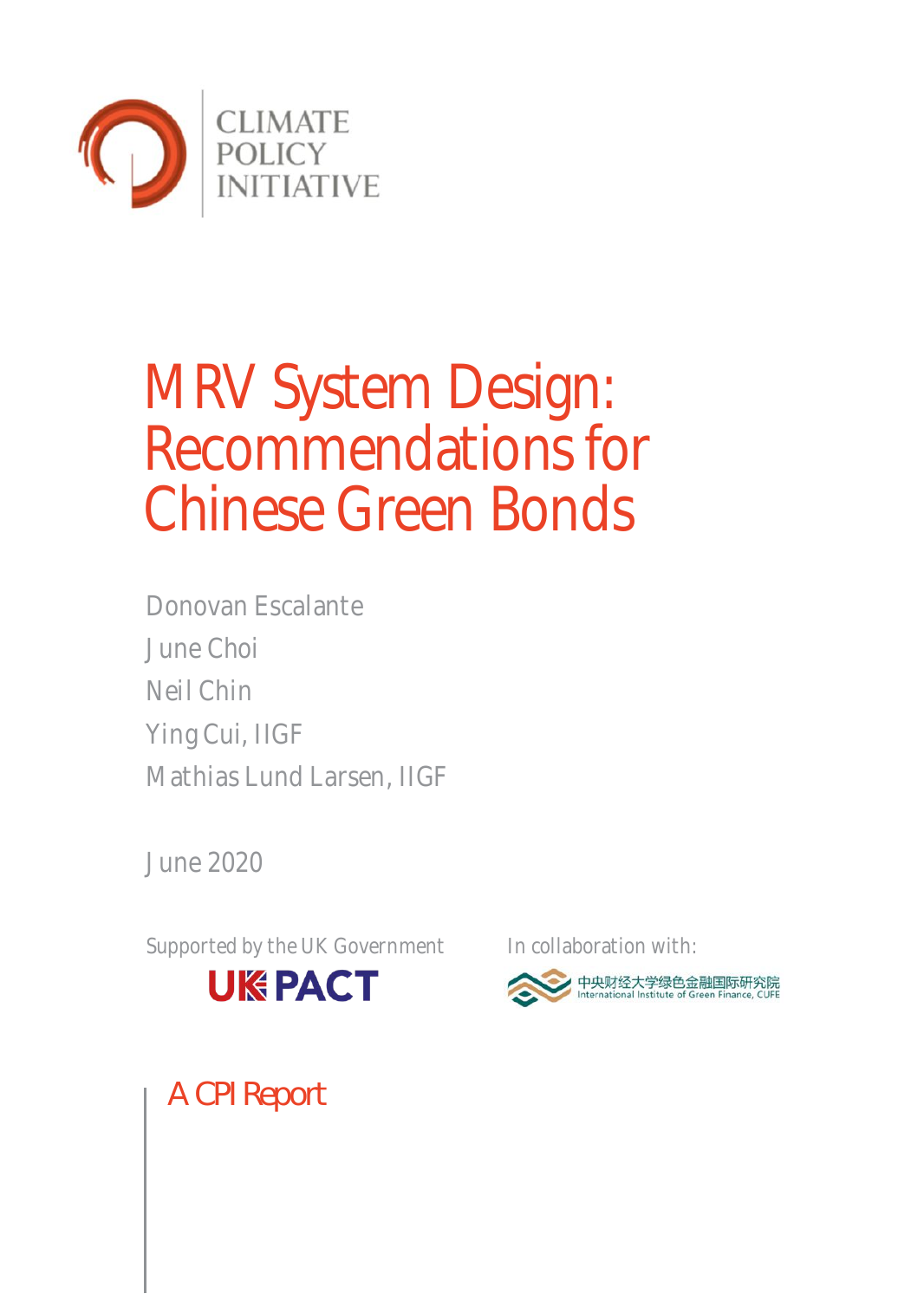## **Acknowledgements**

The authors of this report would like to acknowledge the financial support received from the UK PACT Programme which made this work possible and the contributions of Joyce Guo and Beibei Jiang (UK Embassy China), Professor Tom Heller and Vincent Xia (Stanford University), Mathias Lund Larsen, Zhiting Yun and Ying Cui (IIGF/CUFE), Professors Yingzhe Shi and Wang Yao (IIGF/CUFE), Wenhong Xie (Climate Bonds Initiative) and our colleagues Bella Tonkonogy, Elysha Davila, Josh Wheeling, Dario Abramskiehn, Julia Janicki and Alice Moi (Climate Policy Initiative).

| <b>Descriptors</b>         |                   |                                           |
|----------------------------|-------------------|-------------------------------------------|
| Sector                     | Climate finance   |                                           |
| Region                     | China             |                                           |
| Keywords                   |                   | Green bonds, China, sustainable investing |
| <b>Related CPI Reports</b> |                   |                                           |
| Contact                    | June Choi         | june.choi@cpiclimatefinance.org           |
|                            | Donovan Escalante | donovan.escalante@cpiclimatefinance.org   |

## **About CPI**

With deep expertise in finance and policy, CPI is an analysis and advisory organization that works to improve the most important energy and land use practices around the world. Our mission is to help governments, businesses, and financial institutions drive economic growth while addressing climate change. CPI has six offices around the world in Brazil, Kenya, India, Indonesia, the United Kingdom, and the United States.

Copyright © 2019 Climate Policy Initiative www.climatepolicyinitiative.org

All rights reserved. CPI welcomes the use of its material for noncommercial purposes, such as policy discussions or educational activities, under a Creative Commons Attribution-NonCommercial-ShareAlike 3.0 Unported License. For commercial use, please contact admin@cpisf.org.

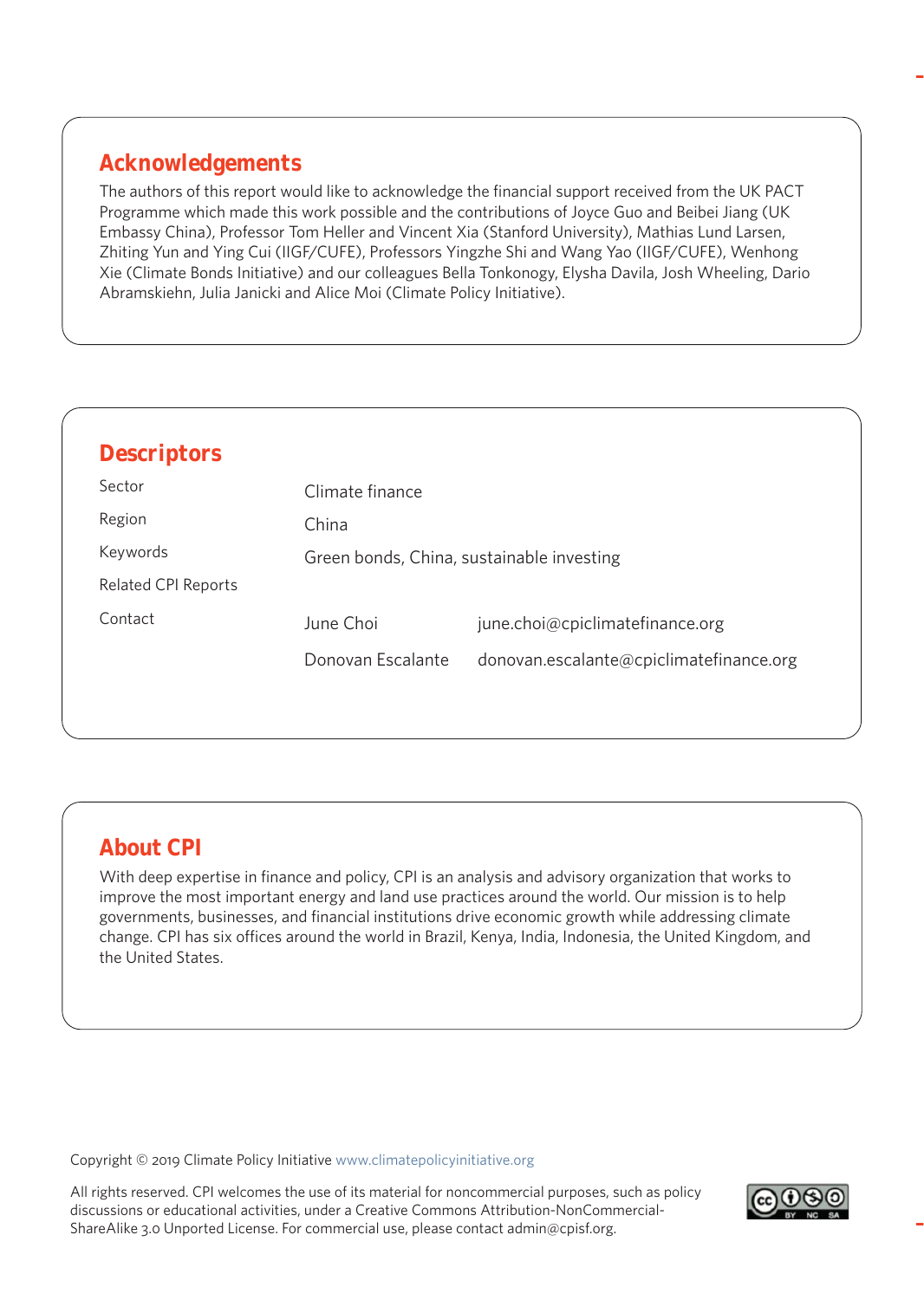## **Executive Summary**

This report details findings from an in-depth review of Monitoring Reporting and Verification (MRV) practices in China comparing them to international practices. The aim is to identify approaches to enhance the tracking and reporting of results. This can increase trust in the market, helping speed its development and increase environmental and financial impacts.

## **Key findings**

- **The quality of reporting varied across different bond types, highlighting differences in regulatory regimes.** A scoring system was used to assess key MRV criteria with the top score corresponding to the most stringent available standards. Financial bond issuances, on average, were accompanied by the highest average quality of reporting. Mid-term notes (the most common non-financial corporate debt instrument) had the second highest, while asset-backed securities (ABS) and corporate bonds displayed poor reporting quality. Enterprise bonds, which are not mandated to provide reporting, predictably showed lower quality of reporting.
- **Offshore green bonds generally demonstrate higher transparency and granularity of reporting than onshore issuances.** Average quality of reporting for offshore bonds was higher than onshore bonds. This suggests that Chinese issuers can increase the quality of reporting to meet the higher expectations of international investors.
- **Publicly available information is limited**  and difficult to access. Of the 387 issuances reviewed, 38 (10%) did not have any publicly available information and only 32 out of 270 issuances prior to September 2018 provided both pre-issuance and post-issuance documents on the issuer's website. Gathering data for the remaining issuances was challenging, with the need to draw from multiple sources including China Central Depository and Clearing (CCDC), the Shanghai and Shenzhen Stock Exchanges, and the National Association of Financial Market Institutional Investors (NAFMII).
- **External reviews are not undertaken consistently across all issuance types.** Financial bonds have the highest rate of external review and enterprise bonds the lowest, reflecting differences in regulatory requirements. Overall, ex-post verification tends to be relatively limited. 73% of onshore green bonds by value received external review pre-issuance. Postissuance verification was available for 59% by value.
- **There are many notable examples of best practice amongst Chinese issuers.** These include ICBC, China Development Bank, Industrial Bank Co. Ltd., and Poten Environment. Each of these issuers published pre- and post-issuance reporting on their company website, provided project-level financial and environmental impact reporting, and underwent external review prior to issuing and throughout the entire post-issuance reporting process.

Together, these findings indicate that there is a substantial opportunity to improve trust, transparency, and effectiveness in the market by improving the quality of MRV.

#### **Recommendations for improvement**

Regulatory authorities, including the People's Bank of China, China Securities Regulatory Commission, the National Development and Reform Commission, and the Ministry of Finance, could make several key improvements, including:

- **1. Require mandatory environmental impact reporting and external and independent verification,** both pre-issuance and post-issuance, for green bond issuers. Currently, these measures are encouraged by some key regulatory authorities at a high-level but are not mandatory. Without environmental impact reporting and external verification, it is difficult to maintain investors' confidence in the quality of green bond issuances.
- **2. Establish a standard template for detailed post-issuance reporting on use of proceeds and environmental impacts.** Final allocation of proceeds must be detailed at the project level, indicating not just the project's green bond category but also the status of the projects being financed, such as whether the project is new or existing. The template may also recommend common metrics and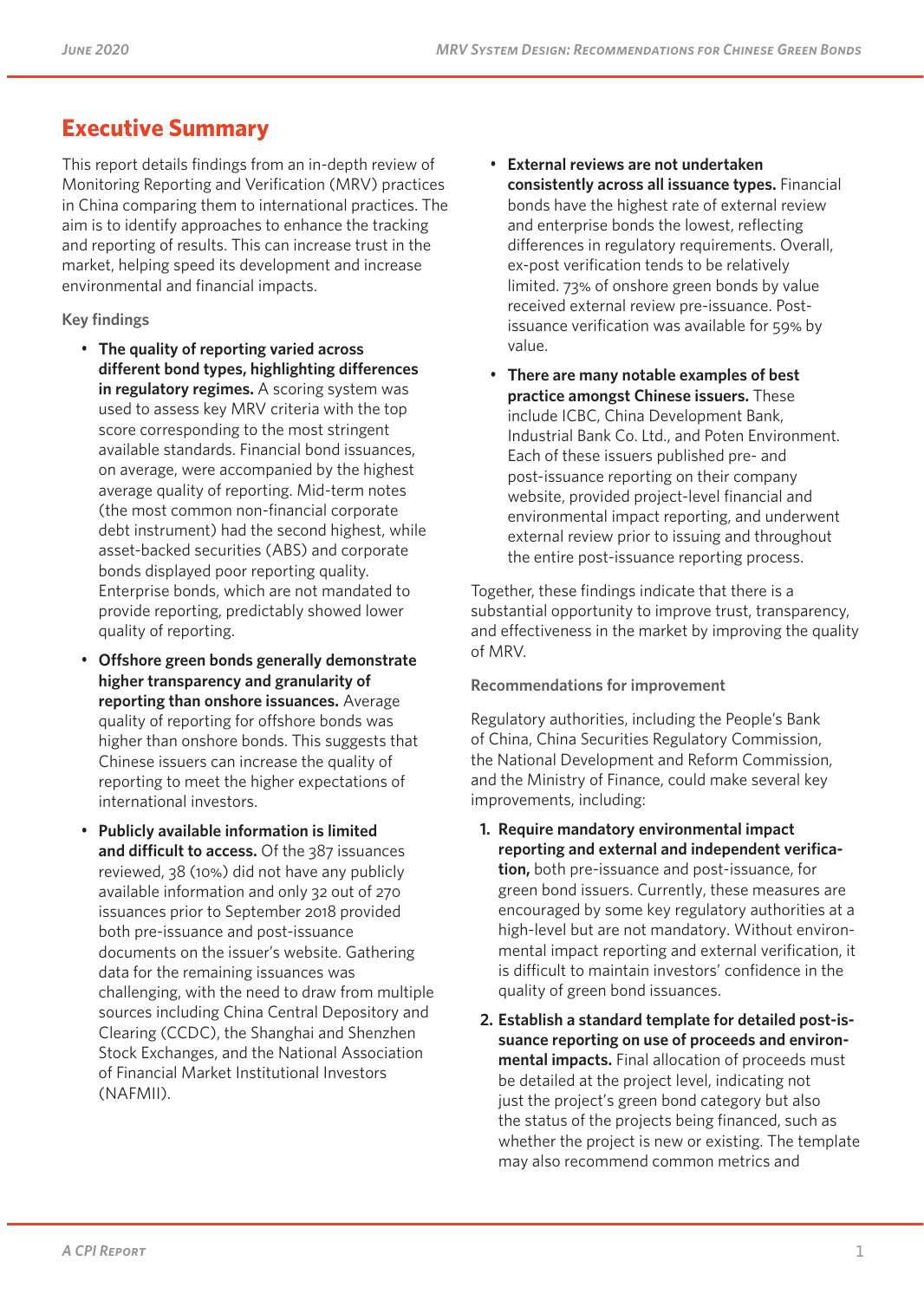methodologies for measuring impact in each sector.

- **3. Fully implement an official accreditation model for green bond label verification** through the Green Bonds Standard Committee. This would harmonize the verification standards and raise the overall quality of third-party verifiers.
- **4. Establish a central platform to share data publicly and increase access to issuance reporting.** The platform may serve as a depository of all bond information, including issuance amounts, use of proceeds and environmental impact reporting, as well as verification documents. China Central Depository & Clearing Co., Ltd. (CCDC) is a strong candidate for providing such a platform, given its position in the green bond market as provider of registration, depository, and settlement services for various financial products.
- **5. Harmonize standards and procedures across regulatory bodies.** China's green bond market is segmented by different regulatory bodies providing oversight over different types of bonds and place of issuance. Financial bonds, enterprise bonds, corporate bonds, and municipal bonds are each regulated by separate entities with different reporting requirements.

**Incentive structure recommendations**

- **1. Increase monetary incentives for issuers to reduce the cost burden of meeting MRV requirements.**  Several local governments have introduced a range of incentive programs to reduce the issuance costs, including grants and subsidies for obtaining verification and certification. However, these programs cover only a small fraction of total issuance costs and are not enough to encourage issuers to meet higher quality reporting standards. Issuers additionally cite the lack of interest rate reduction and extra time burden of green bond reporting as a barrier.
- **2. Provide technical assistance to issuers on how to meet MRV requirements.** In addition to monetary incentives that directly reduce issuance costs, local governments may create special technical assistance programs that can guide first-time issuers as well as attract smaller-scale issuers to the market. Networks such as the Green Finance Committee (GFC) or National Association of Financial Market Institutional Investors (NAFMII) may also facilitate such a program. This assistance may include identifying third party verification providers as well as support for measuring and reporting on environmental impacts.
- **3. Develop a steady and diverse pipeline of eligible green projects for green bond issuers**. Identifying eligible projects for green bond issuance can be a challenge, especially for smaller-scale issuers. Local governments can take lead in supporting the development of eligible green projects, for example by identifying priority sectors for investment and ensuring that green investment criteria are compatible with the green bond project catalogue.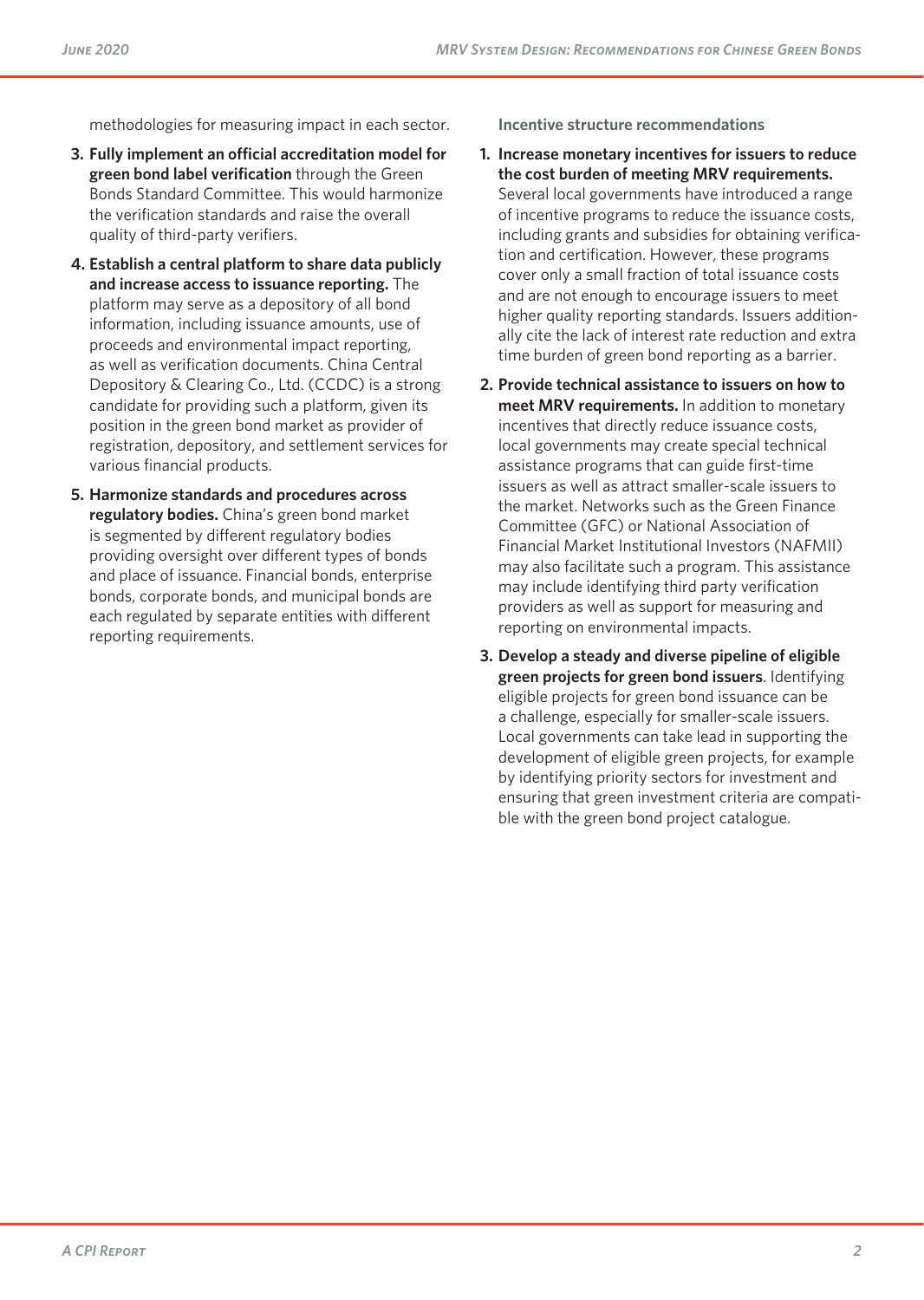# **Table of Contents**

| $\mathbf{1}$ . |                  | MONITORING, REPORTING AND VERIFICATION OF GREEN BONDS IN CHINA                                         | $\overline{\mathbf{4}}$ |
|----------------|------------------|--------------------------------------------------------------------------------------------------------|-------------------------|
|                | 1.1              | <b>CURRENT MRV REQUIREMENTS</b>                                                                        | $\overline{4}$          |
|                | $1.2\phantom{0}$ | OVERVIEW OF INTERNATIONALLY ACCEPTED STANDARDS                                                         | 6                       |
|                | 1.3              | COMPARISON OF INTERNATIONAL PRINCIPLES TO THE CHINESE SYSTEM<br>ENVIRONMENTAL IMPACT MONITORING<br>131 | 8<br>8                  |
|                |                  | 1.3.2 ACCREDITATION OF EXTERNAL REVIEWERS                                                              | 8                       |
|                | 1.4              | THIRD PARTY REVIEW OF GREEN BONDS IN CHINA                                                             | 9                       |
|                |                  | 2. ASSESSING QUALITY OF REPORTING                                                                      | 11                      |
| 3.             |                  | <b>CONCLUSIONS AND RECOMMENDATIONS</b>                                                                 | 14                      |
|                | 3.1              | RECOMMENDATIONS FOR IMPROVEMENT                                                                        | 14                      |
|                | 3.2              | INCENTIVE STRUCTURE RECOMMENDATIONS                                                                    | 15                      |
| 4.             |                  | <b>REFERENCES</b>                                                                                      | 17                      |
| 5.             | <b>ANNEX</b>     |                                                                                                        | 18                      |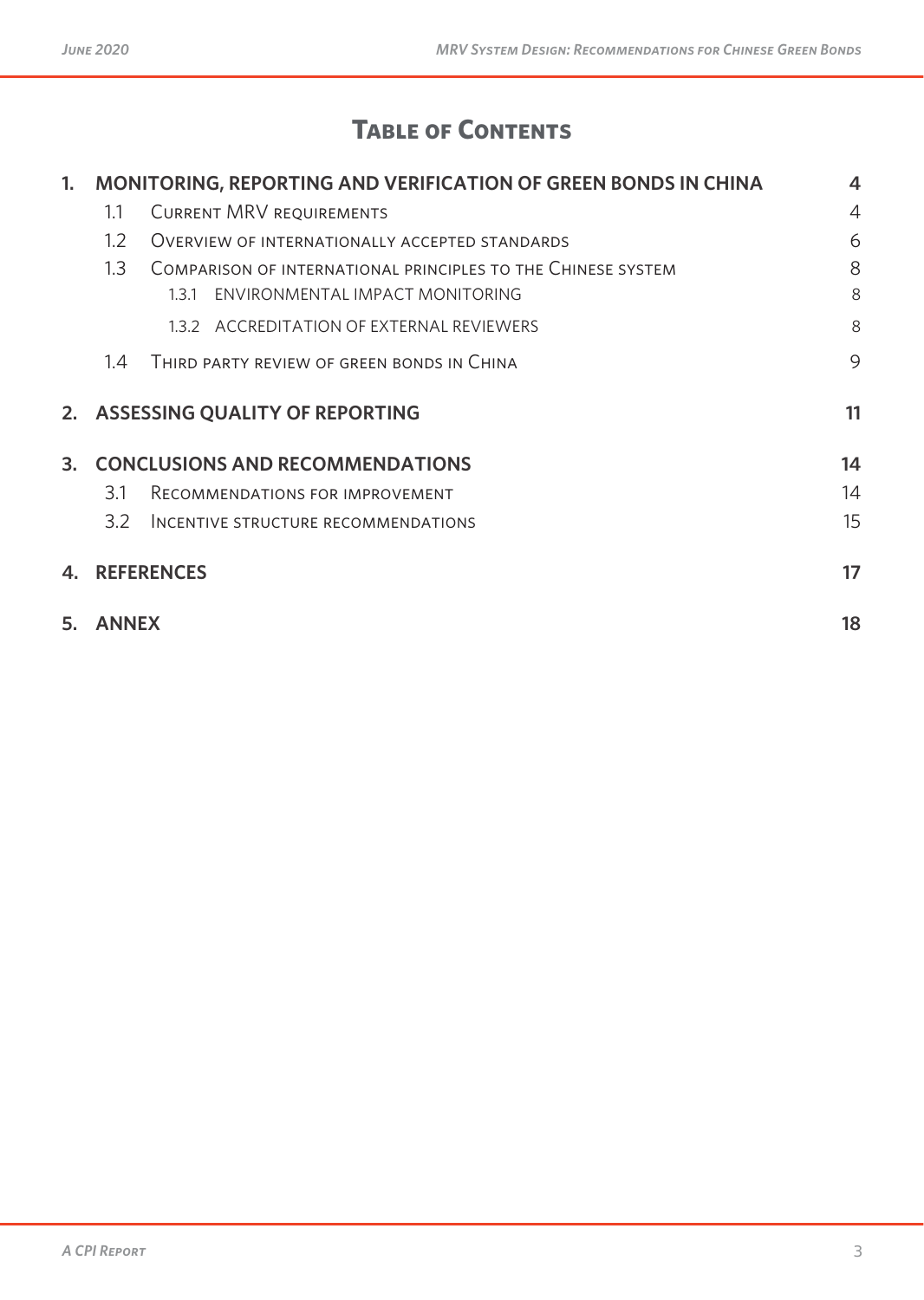# **1. Monitoring, Reporting and Verification of Green Bonds in China**

Strong approaches to monitoring, reporting, and verification (MRV) can increase the trust and effectiveness of green bonds. This paper will first review the current regulations in place in China, comparing them to internationally accepted principles. Then it will provide a systematic review of the quality of reporting of Chinese green bond issuances to-date and finally, provide recommendations on how the design of the MRV system can be strengthened with the aim of increasing trust and effectiveness in the market.

## **1.1 Current MRV requirements**

Table 1: Overview of MRV practices in China for green bonds

Monitoring, reporting, and verification (MRV) practices in China, and internationally, focus on two key areas: accounting for the **use of proceeds** and verifying **environmental and climate impacts**.

In general, in China, there are some requirements for reporting on environmental impacts and obtaining external verification is encouraged. There are stricter requirements around the management and reporting on use of proceeds. An overview of requirements is provided below:

One of the major barriers to transparency in China's green bond market is the inconsistent requirements required by the regulatory authorities, which oversee different bond types in the market. Most notably, the National Development and Reform Commission (NDRC), which regulates enterprise bonds, has no requirement for issuers to report on use of proceeds and environmental impacts. The People's Bank of China (PBoC) requires financial green bond issuers to report quarterly, whereas other regulators require reporting on an annual or biannual basis. All regulators encourage

| <b>Monitoring</b>                                                                                                                                                                                                                                                                                                                                               | <b>Reporting</b>                                                                                                                                                                                                                                                                                                                                                                                                                                                                                                                                                                      | <b>Verification</b>                                                                                                                                                                                                                                                                                                                                                                                                                                                                                                                                                                                                                                                                                                                                                    |
|-----------------------------------------------------------------------------------------------------------------------------------------------------------------------------------------------------------------------------------------------------------------------------------------------------------------------------------------------------------------|---------------------------------------------------------------------------------------------------------------------------------------------------------------------------------------------------------------------------------------------------------------------------------------------------------------------------------------------------------------------------------------------------------------------------------------------------------------------------------------------------------------------------------------------------------------------------------------|------------------------------------------------------------------------------------------------------------------------------------------------------------------------------------------------------------------------------------------------------------------------------------------------------------------------------------------------------------------------------------------------------------------------------------------------------------------------------------------------------------------------------------------------------------------------------------------------------------------------------------------------------------------------------------------------------------------------------------------------------------------------|
| Separate accounts (ringfencing)<br>are required for all non-enterprise<br>issuers (excluding government<br>bonds) to manage and track green<br>bond proceeds <sup>1</sup> .<br>There is <b>no specific methodology</b><br>pertaining to monitoring of envi-<br>ronmental impacts. There are no<br>KPIs, benchmarks, or recommended<br>measurement methodologies | Annual reporting of use of proceeds is required<br>for all non-enterprise issuers <sup>2</sup> . Financial bond<br>issuers are required to additionally provide<br>quarterly reporting. <sup>3</sup> Other debt-instruments<br>including Medium-term Note issuers must<br>report twice a year.<br>Reporting of environmental impacts is required<br>for CSRC-regulated corporate issuers and green<br>projects that surpass a certain threshold amount<br>among financial bonds. <sup>4</sup> However there is <b>no</b><br>standard methodology for calculating impact. <sup>5</sup> | Third-party verification through external<br>review is <b>encouraged</b> for all non-enterprise<br>issuers. <sup>6</sup><br>• Pre-issuance, issuers may obtain third<br>party verification, or a green bond rating.<br>Green bond frameworks from the issuer<br>must disclose details on: project eligibility,<br>project screening and decision-making<br>procedures, use of proceeds management,<br>information disclosure and reporting<br>system, and expected environmental<br>impacts (if reported). <sup>7</sup><br>• Post-issuance, ongoing verification<br>ensures compliance with rules for project<br>eligibility, use of proceeds, informa-<br>tional disclosure and reporting, and that<br>expected environmental benefits (if<br>reported) are achieved. |
|                                                                                                                                                                                                                                                                                                                                                                 |                                                                                                                                                                                                                                                                                                                                                                                                                                                                                                                                                                                       |                                                                                                                                                                                                                                                                                                                                                                                                                                                                                                                                                                                                                                                                                                                                                                        |

#### 1 PBoC Announcement No. 39 (中国人民银行公告 第39号). People's Bank of China (2015); Guidelines for Supporting Green Bond Development (中国证监会 关于支持绿色债券发展的指引意见). China Securities Regulatory Commission (2017).

2 Guidelines for Supporting Green Bond Development (中国证监会关于支持绿色债券发展的指引意见). China Securities Regulatory Commission (2017).

6 ibid

7 ibid

<sup>3</sup> PBoC Notice on Strengthening the Supervision and Administration of the Continuation Period of Green Financial Bonds (中国人民银行关于加强绿色金融债 券存续期监督管理有关事宜的通知). People's Bank of China (2018).

<sup>4</sup> ibid

<sup>5</sup> Guidelines for Supporting Green Bond Development (中国证监会关于支持绿色债券发展的指引意见). China Securities Regulatory Commission (2017)..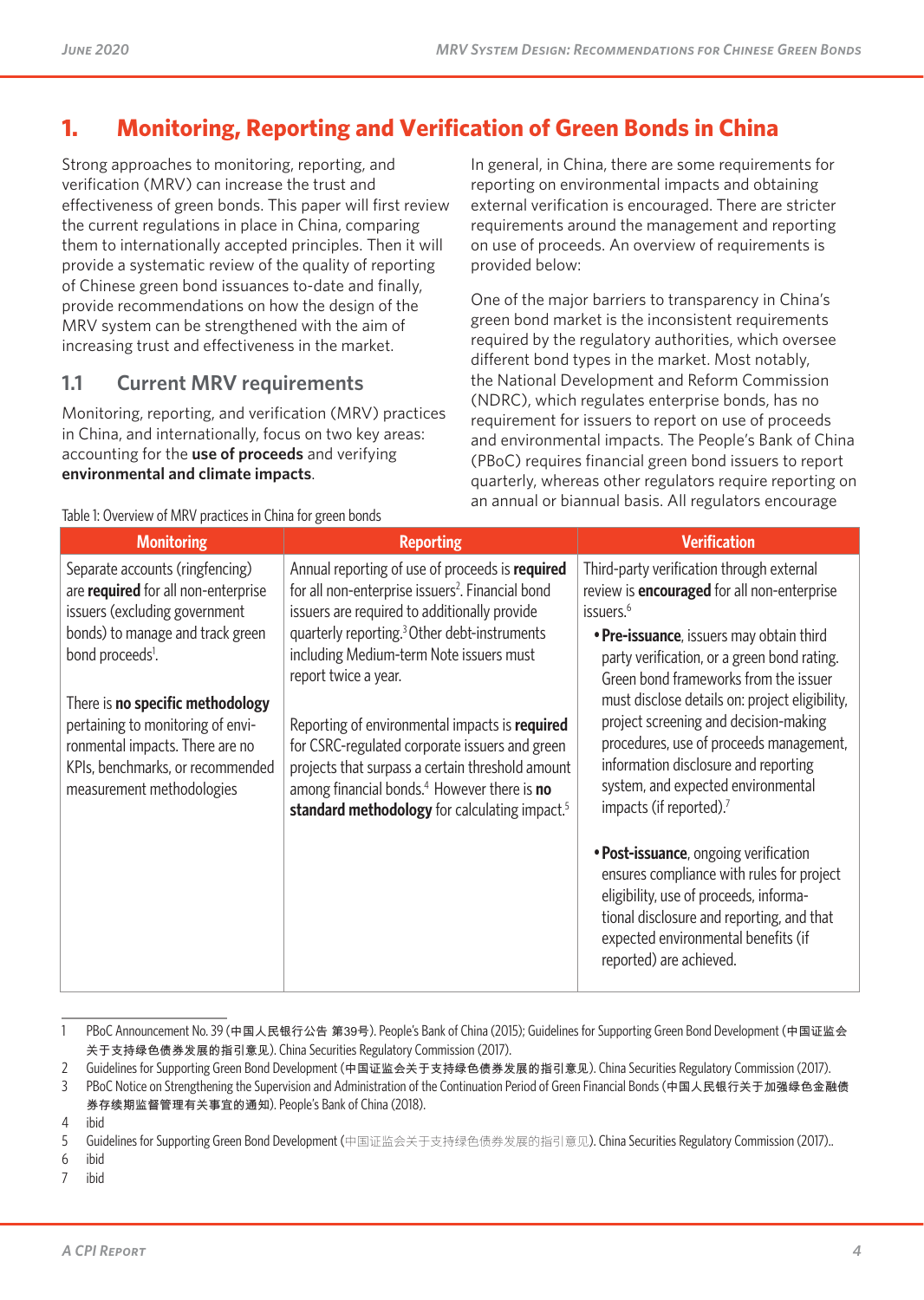third-party verification for pre-issuance and postissuance of bonds, while the NDRC has no verification requirement. A detailed overview showing requirements for each type of bond and the responsible regulatory entity is available below.

The lack of standardization in reporting requirements, inconsistent quality of green bond external review services, and the need for technical capabilities associated with monitoring environmental impacts all add to the time and cost of issuing green bonds. While local governments have introduced a variety of incentive programs to reduce the costs associated with successful issuance, including grants and subsidies for obtaining verification, these are generally minimal and not enough to encourage issuers to meet high MRV standards. An overview of these incentives is available in the annex.

## Table 2: Different MRV requirements by regulatory authority

|                                                                                                                                                                                                                                | <b>People's Bank of</b><br><b>China (PBoC)</b>                        | <b>China Securities</b><br><b>Regulatory</b><br><b>Commission (CSRC)</b> | <b>National Association of</b><br><b>Financial Market Institutional</b><br><b>Investors (NAFMII)</b>       | <b>National Development</b><br>and Reform Commission<br>(NDRC)                                     |
|--------------------------------------------------------------------------------------------------------------------------------------------------------------------------------------------------------------------------------|-----------------------------------------------------------------------|--------------------------------------------------------------------------|------------------------------------------------------------------------------------------------------------|----------------------------------------------------------------------------------------------------|
| <b>Bond Type</b>                                                                                                                                                                                                               | Financial bond                                                        | Corporate bond                                                           | Non-Financial Corporate Debt<br>Instrument                                                                 | Enterprise bond                                                                                    |
| 100% of proceeds<br>Issuers can use up<br>to 30% of the bond<br>are required to be<br><b>Allocation of</b><br>invested in green<br>proceeds to repay loans<br><b>Proceeds</b><br>and invest in working<br>projects<br>capital. |                                                                       | 100% of proceeds are required to<br>be invested in green projects.       | Issuers can use up to 50%<br>of the bond proceeds<br>to repay bank loans and<br>invest in working capital. |                                                                                                    |
| <b>Issuance Limits</b>                                                                                                                                                                                                         | N/A                                                                   | N/A                                                                      | N/A                                                                                                        | Green bonds are exempt<br>from quotas for bond issu-<br>ance and granted special<br>review process |
| <b>Use of Proceeds</b><br><b>Monitoring</b>                                                                                                                                                                                    | Separate accounts                                                     | Separate accounts                                                        | Separate accounts                                                                                          | No requirement                                                                                     |
| <b>Environmental</b><br><b>Monitoring</b>                                                                                                                                                                                      | Required for<br>reporting                                             | Required for reporting                                                   | Required for reporting                                                                                     | No requirement                                                                                     |
| <b>Use of Proceeds</b><br><b>Reporting</b>                                                                                                                                                                                     | Quarterly disclosure                                                  | Annual disclosure                                                        | Biannual disclosure; Changes<br>to use of proceeds announced<br>publicly                                   | No requirement                                                                                     |
| <b>Environmental</b><br><b>Reporting</b>                                                                                                                                                                                       | Required for green<br>projects above a<br>certain threshold<br>amount | Targets disclosed at<br>issuance; reporting<br>required                  | Targets disclosed at issuance;<br>reporting encouraged                                                     | No requirement                                                                                     |
| <b>Standardized</b><br><b>Reporting</b>                                                                                                                                                                                        | Template available                                                    | Not available                                                            | Not available                                                                                              | Not available                                                                                      |
| Pre-issuance<br><b>Verification</b>                                                                                                                                                                                            | Encouraged                                                            | Encouraged                                                               | Encouraged                                                                                                 | No requirement                                                                                     |
| Post-issuance<br><b>Verification</b>                                                                                                                                                                                           | Encouraged                                                            | Encouraged                                                               | Encouraged                                                                                                 | No requirement                                                                                     |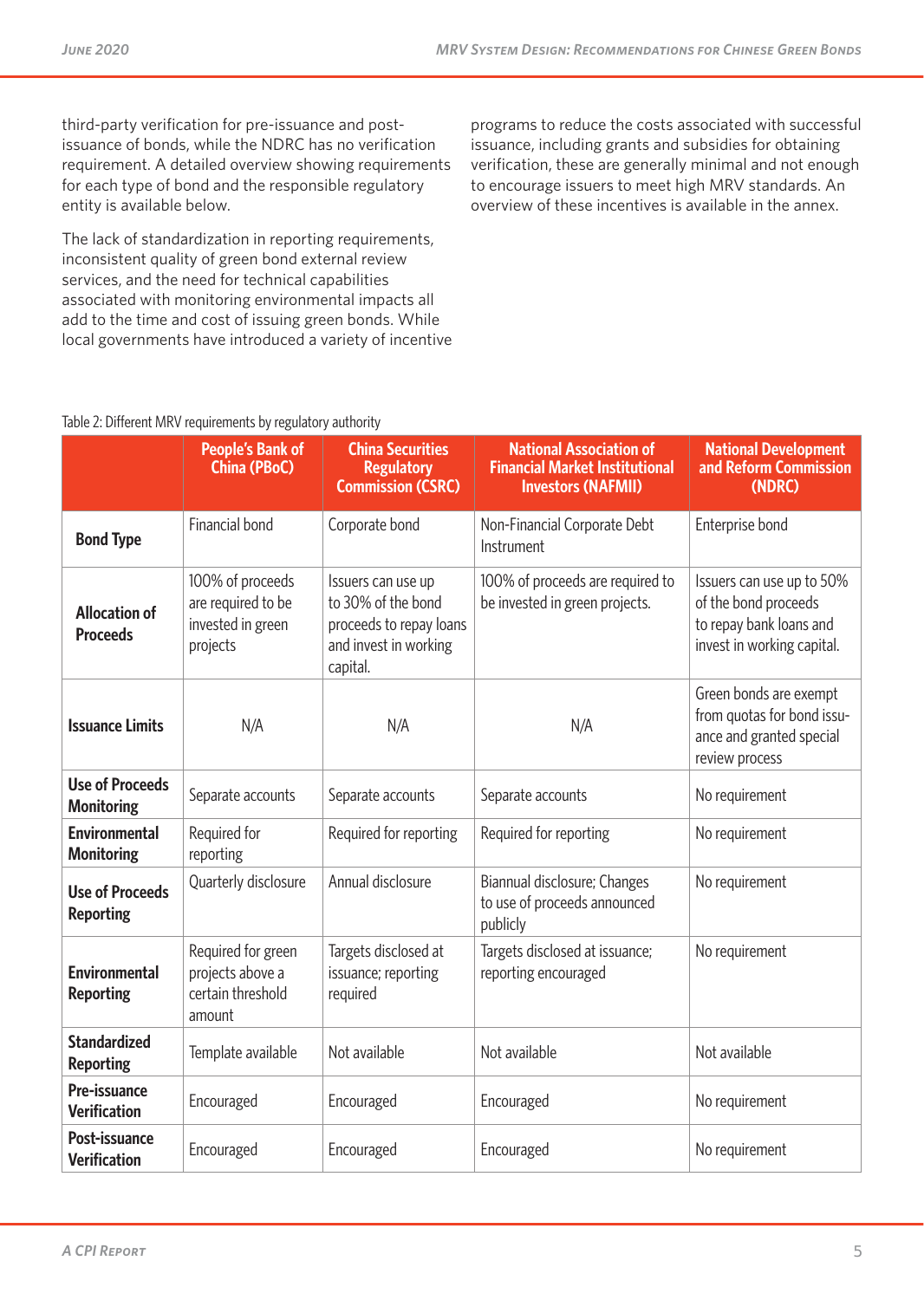## **1.2 Overview of internationally accepted standards**

This section provides an overview of the leading international standards on green bond issuance and MRV. It is important to note that some of these standards are not yet legal requirements and are often voluntary. Nonetheless, they provide a useful comparison.

### **Green Bond Principles (GBP)**

The Green Bond Principles (GBP)<sup>8</sup> developed by the International Capital Markets Association (ICMA) are considered the premier international guidelines for green bond issuance and MRV. The GBP recommends that issuers monitor and report the use of proceeds and environmental impacts on an ongoing basis. It also recommends that issuers receive external review (e.g. Second Party Opinion, Verification, Certification, or Green Bond rating) and publish results. However, the GBP are voluntary and thus issuers are responsible for incorporating these standards into their own green bond frameworks. Any issuer may self-label their bonds as green, citing adherence to the GBP.

To increase credibility, organizations such as Climate Bonds Initiative (CBI) provide a certification scheme. The Climate Bonds Standard certifies that green bonds comply with the GBP. It provides eligibility criteria for green projects and assets on a sector-by-sector basis, detailing the emission requirements for projects to be aligned with a two-degrees warming trajectory. CBI also provides a list of "CBI-certified verifiers" that issuers may go to for verification. Certification from CBI can help assure investors and fund managers of the underlying green quality of the green bonds they purchase.

#### **EU Green Bond Standard (GBS)**

In June 2019, the European Union's Technical Expert Group (TEG) released its final report detailing the proposed framework for the EU's Green Bond Standard (EU-GBS) and finalized the EU Taxonomy in March 2020,<sup>9</sup> expanding on the GBP by increasing the stringency to determine eligibility and providing added structure. The EU Taxonomy provides details on sector-specific eligibility criteria and has four overarching requirements: (1) substantial contribution to environmental objectives, (2) do-no-significant harm (3) comply with minimum social safeguards; (4) comply with technical screening criteria.<sup>10</sup> The Report provides a technical annex with screening criteria for 70 climate change mitigation and 68 climate change adaptation activities.

These requirements point towards a trend of increasing ambition and expectations for the green bond market and its participants. Given that costs and administrative burden of reporting represent significant barriers to green bond market development, the EU-GBS streamlines mandatory reporting by offering standardized templates identifying information required in reporting and allowing disclosures to be made at either the project level or portfolio level.

The EU-GBS requires verification of reporting on both allocation of green bond proceeds and for environmental impacts. It is mandated that verification reports be published on the issuer's website or any other communication channels for public reference.

Additionally, the EU-GBS proposes an accreditation model<sup>11</sup> for green bond external review to both reduce transaction costs to issuers by preventing potential issues in the verification process due to conflicts of interest, informational asymmetries, and varying quality of assessment, designating the European Securities and Market Authority (ESMA) as the supervisor of the scheme. Firms that wish to provide second party opinion, assurance, certification, or any other form of external review in the EU green bond market would be required to register with ESMA and to demonstrate their credentials, namely professional code of conduct, qualifications, quality control, and standard procedures for external review. The EU-GBS is meant to have global applicability beyond Europe.

While the EU-GBS proposal is pending adoption by European legislative bodies, similarly advanced schemes for green bond labeling have been implemented at regional and national levels.

<sup>8</sup> Green Bond Principles (June 2018 edition). International Capital Markets Association.

<sup>9</sup> EU TEG Final Report on the EU taxonomy (2020)

<sup>10</sup> Detailed description in section 4.1 of the EU-GBS, Annex 1

<sup>11</sup> EU TEG Report on EU Green Bond Standard (2020)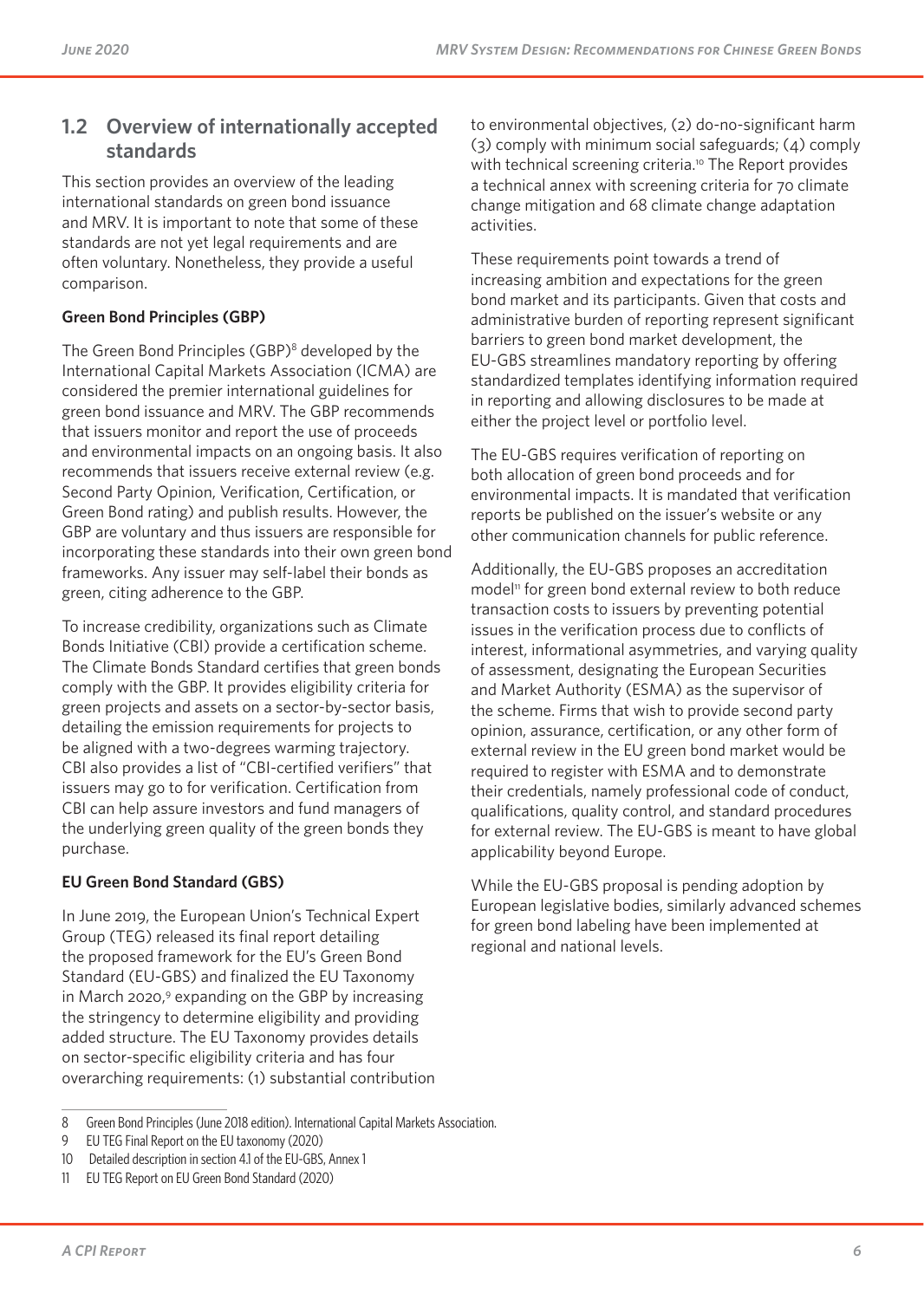### **French National Green Bond Label (TEEC)**

In France, the "Energy and Ecological Transition for the Climate" (TEEC)12 national green bond label has been used since 2015. CBI<sup>13</sup> considers green bond reporting in France to be the third-best quality among large green bond issuing countries. Like the EU-GBS, the TEEC details sector-specific impact metrics (e.g. GHG emissions levels for renewable energy projects) but further mandates that those metrics be compared to relevant environmental benchmarks. The TEEC also requests that third-party verifications include further environmental impact analysis, such as a description of three-year trends and life-cycle assessments when possible. Finally, the TEEC criteria requires that green financing funds disclose the resources deployed as a result of the investments, providing a more complete picture of projects' environmental impacts, both positive and negative.

#### **ASEAN Green Bond Standards**

More recently, the ASEAN Green Bond Standards<sup>14</sup> launched by the ASEAN Capital Markets Forum in November 2017 cemented the GBP into a concrete framework for green bond issuers in Southeast Asian countries. The ASEAN GBS specifically excludes fossil fuel power generation projects and expands on GBP standards by requiring issuers to send both reporting and external review results directly to investors throughout the duration of the bond period. The guidelines also push for comprehensive use of proceeds disclosures, asking for pre-issuance estimates of the share of refinancing and look-back periods of refinanced green projects, allowing potential investors to gauge the additionality of the green bonds. ASEAN members that helped to develop the new GBS, Singapore and the Philippines, are already considered examples of global best practice for green bond post-issuance reporting by CBI.<sup>15</sup>

#### **International Financial Institutions (IFI) Harmonized Framework**

Regarding environmental impact reporting specifically, the International Financial Institutions (IFI) Harmonized Framework<sup>16</sup> provides a structured approach for green bond issuers to demonstrate environmental benefits. The IFI recommendations detail sector-specific core indicators of environmental performance and contend that reporting on a full-evaluation of the effects of green projects over their lifetime is valuable given that environmental outputs tend to vary over time. The framework further acknowledges that methodologies used to calculate environmental impacts differ in assumptions between organizations and suggests that accounting strategies be disclosed by green bond issuers to establish greater transparency.

<sup>12</sup> "Energy and Ecological Transition for the Climate" Label Criteria Guidelines. French Ministry of Ecology and Inclusive Transition. (2018)

<sup>13</sup> Post-Issuance Reporting in the Green Bond Market (2019). Climate Bonds Initiative. p. 28 (Appendix 3).

<sup>14</sup> ASEAN Green Bonds Standards. ASEAN Capital Markets Forum. (2017)

<sup>15</sup> Post-Issuance Reporting in the Green Bond Market (2019). Climate Bonds Initiative. p. 28 (Appendix 3).

<sup>16</sup> Harmonized Framework on Impact Reporting. International Finance Institutions et al. (2019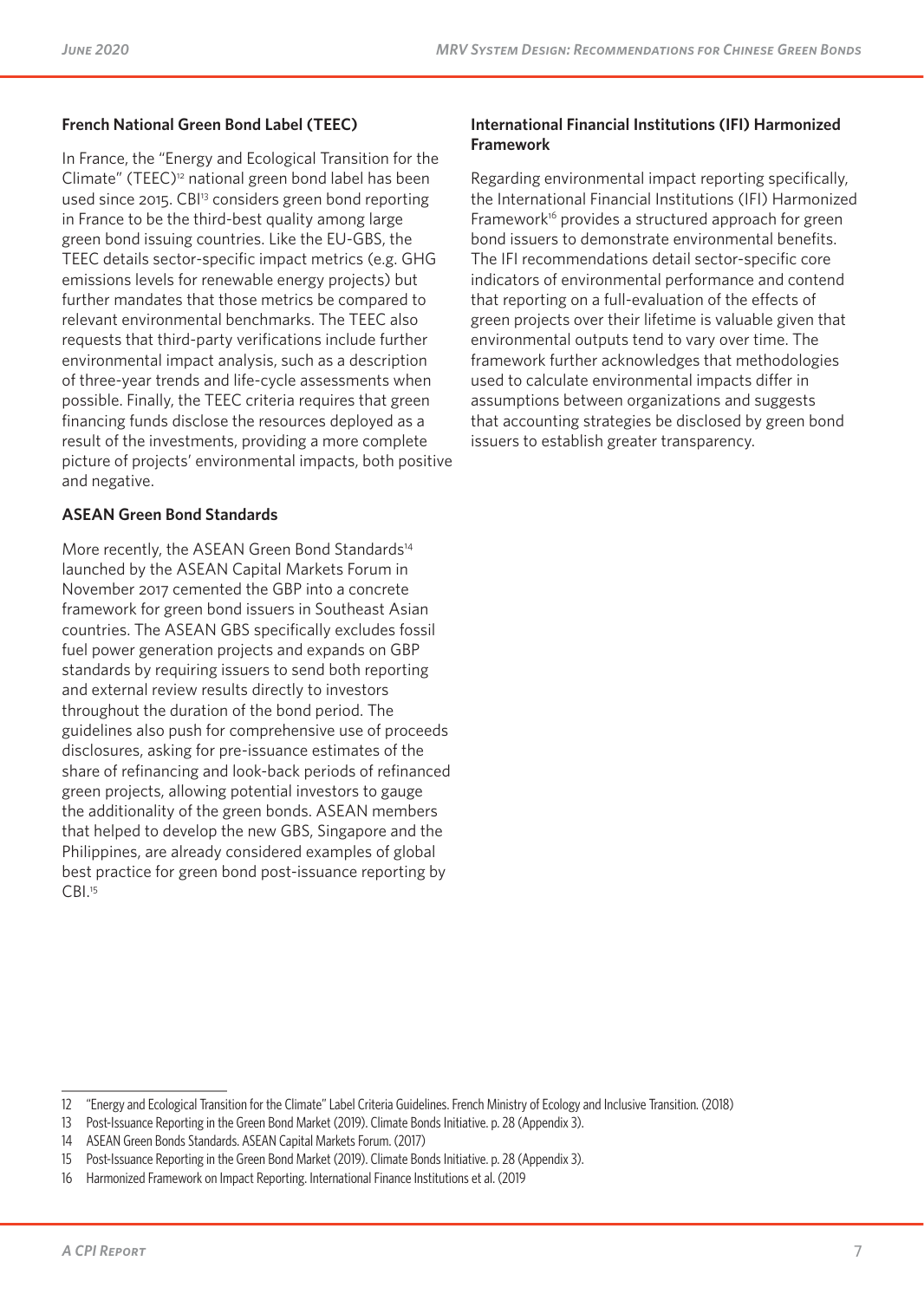## **1.3 Comparison of international practices to the Chinese system**

Overall, the current system for MRV of green bonds in China compares favorably to international standards in terms of scope. However, international standards tend to demand greater detail in reporting. For example, the EU-GBS, and ASEAN GBS compel green bond issuers to disclose project refinancing details, a key factor for investors in determining the additionality of their bond holdings. The use of standard templates is another approach to assist in the reporting of use of proceeds and environmental impact. In the Chinese green bond market, regulators currently only provide financial bond issuers and not others with a standardized method of reporting. An overview of requirements is shown in Table 3.

Some international frameworks like the EU-GBS, TEEC (France), and IFI Harmonized Framework provide sector-by-sector breakdowns of suggested environmental performance indicators and require explanations of relevant tracking methodology in reporting. Furthermore, they offer useful methods for tracking environmental impact, through benchmarking, trend analysis, and project life-cycle assessments.

| <b>Comparison of International</b><br><b>MRV Requirements</b> |                                   | <b>China Current</b><br><b>System</b> | <b>Climate Bonds</b><br><b>Standard</b> | <b>ASEAN GBS</b> | <b>TEEC</b><br>(France) | <b>Proposed</b><br><b>EU-GBS</b> |
|---------------------------------------------------------------|-----------------------------------|---------------------------------------|-----------------------------------------|------------------|-------------------------|----------------------------------|
| <b>Monitoring</b>                                             | Use of Proceeds                   |                                       |                                         |                  |                         |                                  |
|                                                               | Environmental Impacts             |                                       |                                         |                  |                         |                                  |
|                                                               | Use of Proceeds                   |                                       |                                         |                  |                         |                                  |
|                                                               | Refinancing                       | Χ                                     |                                         |                  | χ                       |                                  |
| Reporting                                                     | Environmental Impacts             |                                       |                                         |                  |                         |                                  |
|                                                               | Benchmarking                      | Χ                                     | Χ                                       | Χ                |                         |                                  |
| Verification                                                  | Pre-issuance External Review      | $\star$                               |                                         |                  |                         |                                  |
|                                                               | Post-issuance Verification        |                                       |                                         |                  |                         |                                  |
|                                                               | <b>Accreditation of Verifiers</b> |                                       |                                         |                  |                         |                                  |

Table 3: Comparison of MRV for Green Bonds in China and international standards

 $\checkmark$  reflects requirement in place,  $*$  reflects non-binding or partial requirement, X reflects no requirement in place

## **1.3.1 ENVIRONMENTAL IMPACT MONITORING**

Although many Chinese issuers report on environmental impacts,<sup>17</sup> only PBoC has provided guidance on which specific environmental metrics should be disclosed. There is no standard methodology or guidance for calculating metrics. At present, the China Banking and Insurance Regulatory Commission (CBIRC) utilizes a common framework that provides standard metrics for reporting impact related to their green credit portfolios.<sup>18</sup> A similar approach could potentially be applied for green bond frameworks that can be expanded to encapsulate metrics pertaining to green bond supported projects.

## **1.3.2 ACCREDITATION OF EXTERNAL REVIEWERS**

The proposed EU-GBS adds an accreditation scheme for green bond external reviewers and has assigned regulatory supervision to these services. China is in the process of implementing a similar program. In China, the Green Bonds Standard Committee and the proposed EU-GBS, the ESMA, are assigned the task of accrediting and overseeing the activities of green bond verifiers. Similarly, CBI's Climate Bonds Standard and Certification Scheme licenses verifiers to carry out climate bonds certifications. In general, the criteria for accreditation between the three systems are similar, although both the China and EU-GBS accreditation systems are still in developmental stages. Both the

<sup>17</sup> Post-Issuance Reporting in the Green Bond Market (2019). Climate Bonds Initiative

<sup>18</sup> Guidelines for the Calculation of Energy Savings and Emissions Reduction for Green Credit Projects (绿色信贷节能减排量测算指引). CBIRC (2013); Green Credit Statistics Information Disclosure. CBIRC (2013).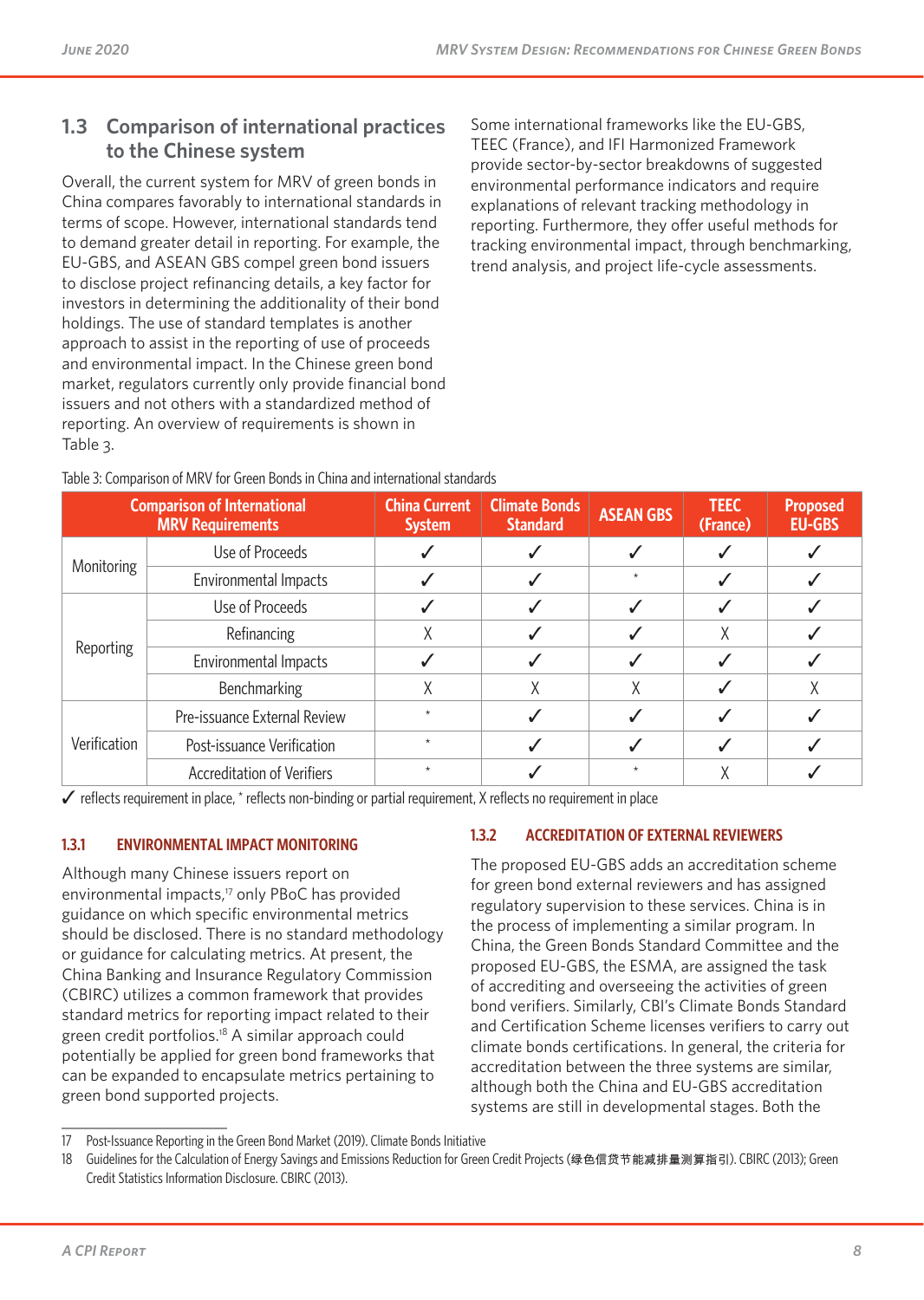verification procedures in China and EU-GBS requires verifiers to assess and comment on environmental impact reporting. The EU-GBS requires that verification reports be made publicly accessible online, which Chinese regulators have yet to require.

**To summarize, the current MRV System in China is successful in identifying important areas for reporting by the green bond market but there are opportunities for improvement**. The accreditation model being developed for Chinese green bond verifiers is consistent with international best practice and, when fully implemented, could be a global example for other green bond systems to follow.

With regards to reporting, however, the Chinese green bond market lacks standardization and depth, as well as stringent guidance with regards to environmental impacts and the use of verification. China's regulators can use other green bond frameworks as reference and strive to set an example of international best practice as they continue to improve MRV practice within the Chinese green bond market.

## **1.4 Third party review of green bonds in China**

Currently, international firms have a large portion of market share in external review services for green bond issuance and reporting. 98 out of 248 onshore issuers (39.5%) with verification obtained through the "Big

Four" accounting firms (KPMG, EY, PwC, Deloitte), accounting for 59% of all bonds with verification by amount (USD 53 bn). Other notable international external review providers operating in China include Sustainalytics, DNV GL, and CICERO. Leading domestic verifiers include CECEP, Zhongcai Green Finance, and China Bond Rating. The increasing number of verification providers may drive down future costs of obtaining verification services.

In China's green bond market, organizations that provide verification services are closely linked to credit ratings agencies (CRAs). Three major Chinese credit agencies, China Chengxin, China Lianhe, and Shanghai Brilliance, offer verification services to green bond issuers either directly or through subsidiaries. Additionally, less well-known CRAs, such as Golden Credit Rating International and Peng Yuan Credit, also act as third-party verifiers in the green bond market. This trend is likely due to the high proportion of green bonds issued by financial institutions in China, which already have close working relationships with CRAs.

The share of issuances receiving external verification varies widely depending on the type of issuance. Financial bonds and bonds issued offshore demonstrated a high level of verification, whereas enterprise bonds were much less likely to have attained verification. These trends are in line with existing green bond guidelines that do not require external verification to be obtained for enterprise bonds.



Figure 1: Market share of external verification providers in China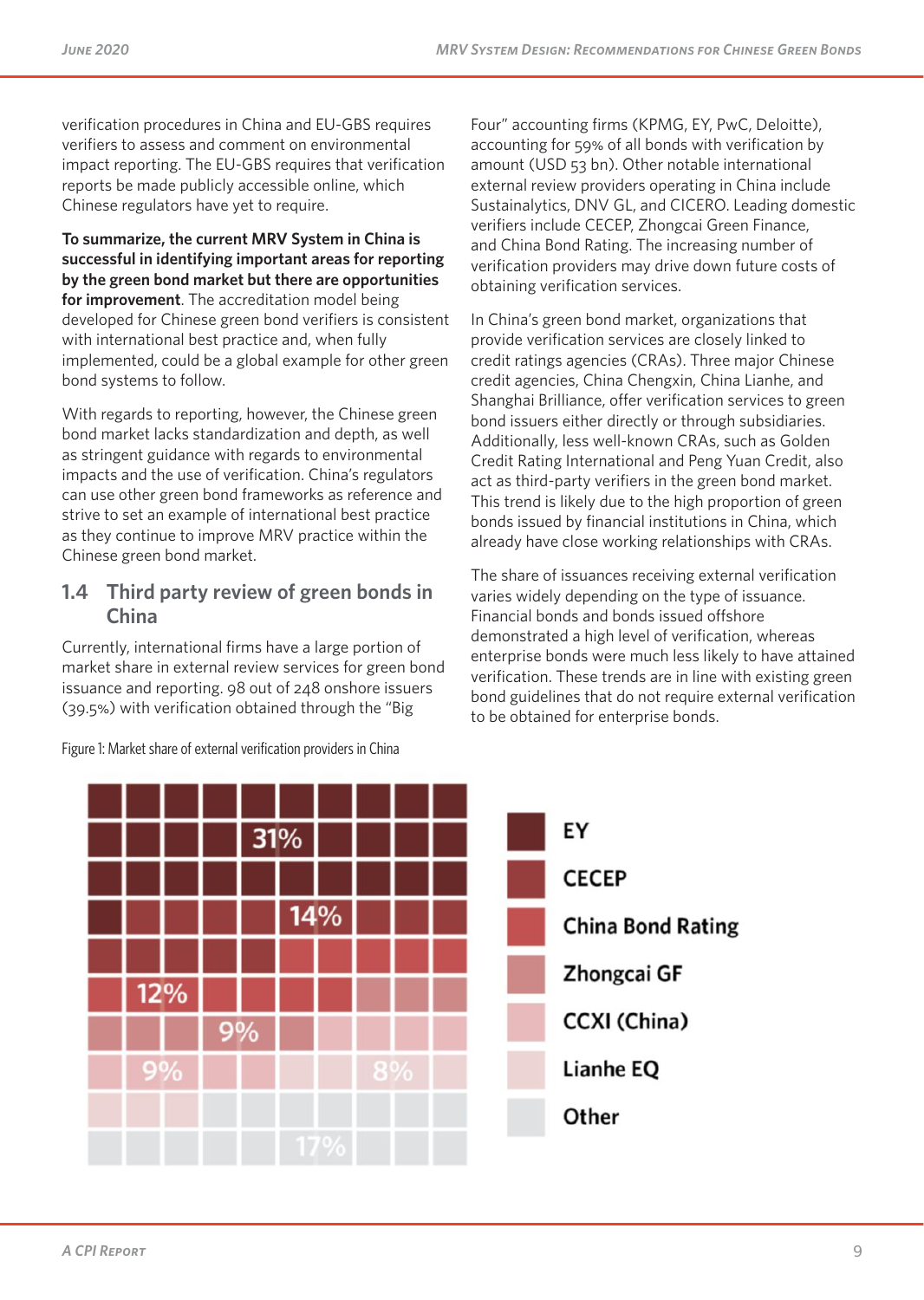Regulators have made significant progress towards a unified standard for verification services. In late 2017, the People's Bank of China (PBoC) and China Securities Regulatory Commission (CSRC) issued guidance<sup>19</sup> providing step-by-step instructions for compliance checks carried out by green bond verifiers.

Regulators of China's green bond market have also moved towards increased oversight of external review and an accreditation scheme for verification organizations. The same policy released by PBoC and CSRC requires external reviewers to register with the newly established Green Bonds Standard Committee and to provide evidence of credentials such as relevant expertise, established internal governing procedures, clean legal record, professional liability insurance, etc.

The Green Bonds Standard Committee also serves in a supervisory role, ensuring that verifiers maintain their professional credentials after approval, establish independence from issuers, and engage in fair pricing.20 The Committee is granted the authority to conduct spot checks of verifier reports, to exact penalties for breach of conduct, and to revoke the green bond label of issuers that fail to correct instances of non-compliance highlighted in verification reports. The Committee's authority has great to minimize any potential conflicts of interest where verification service providers are related to the green bond issuers. While the practice is not widespread, regulators should ensure that the appropriate firewalls are in place to guarantee independence of verification activities. Implementing an accreditation program and publishing a list of accredited verifiers should minimize any potential for conflicts of interest, and the Committee has already made significant progress towards this end.

#### Figure 2: Use of external review by bond type



## External Review Participation Levels 2016-2019

\*Note: Mid-term Notes are the most common non-corporate financial debt instrument. Only mid-term notes are analyzed here

<sup>19</sup> Guidelines for Assessment and Verification of Green Bonds (绿色债券评估认证行为指引). Peoples Bank of China and China Securities Regulatory Commission. (2017).

<sup>20 &</sup>quot;Chinese regulators introduce supervisory scheme for green bond verifiers - Further step in building market frameworks.". Climate Bonds Initiative. https:// www.climatebonds.net/2018/01/chinese-regulators-introduce-supervisory-scheme-green-bond-verifiers-further-step-building (January 15th, 2018).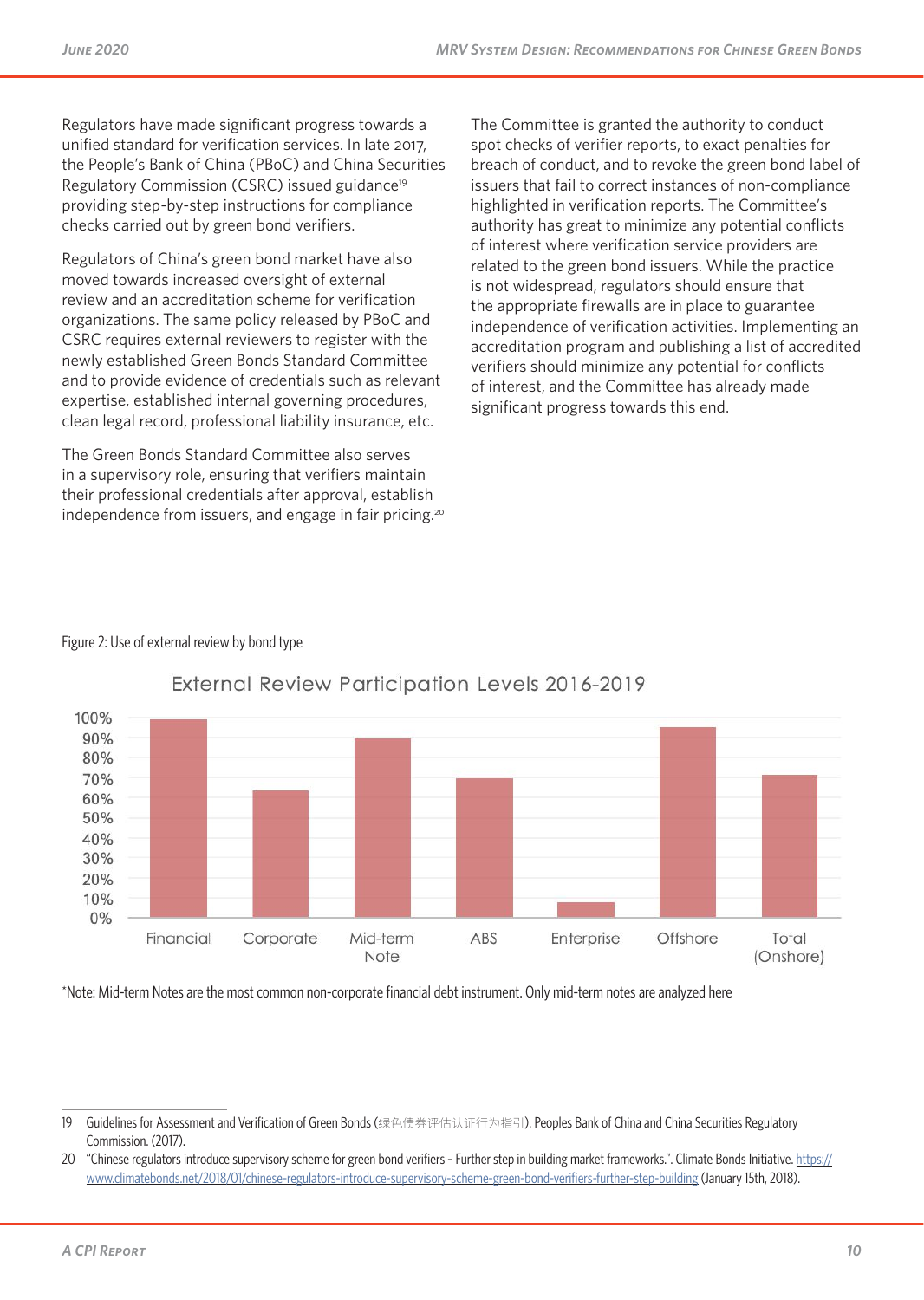# **2. Assessing Quality of Reporting**

To determine the quality of reporting of existing issuers, a total of  $387$  issuances ( $347$  onshore and 40 offshore)<sup>21</sup> were assessed using criteria across five dimensions as shown in Table 5. Each dimension was scored on a 3-point scale, generating a total score between 0 and 15 for each issuance. The scale is generated based on an ideal scenario for reporting and verification practices and is not based on currently adopted practices in the global market. The dimensions we considered included:

- 1. Ease of finding information and clarity
- 2. Granularity
- 3. Environmental impact reporting
- 4. Third-party verification: Use of pre- and post-issuance external review
- 5. Third-party verification: Reliability and Robustness

We observed the following:<sup>22</sup>

- Of the 387 issuances, 38 (10%) did not have a publicly available green bond framework, external review documentation, or follow-up reporting.
- Only 32 of the 261 bonds issued prior to September 2018<sup>23</sup> provided reporting for both pre-issuance and post-issuance on the issuer's website, while only the pre-issuance documents were available for 68 issuances. Materials for the remaining issuances and post-issuance documents were gathered through publicly available external sources.
- 49 of the 261 issuances (18%) prior to September 2018 did not show evidence of obtaining external verification of green bond frameworks or reporting, at either pre- or postissuance stages.
- Financial bond issuances, on average, had the highest quality of reporting, followed by mid-term notes with the second-highest average reporting quality, while assetbacked securities and corporate bonds typically displayed poor reporting quality. The

lower scores of corporate bonds are partly due to privately placed corporate bonds, which typically have less publicly available information.

- Enterprise bonds, which are not mandated to provide reporting, predictably showed a low average quality of reporting, but most issuances had at least a green bond framework publicly available.
- Average quality of reporting for bonds issued in CNY, was lower than offshore bonds (40 total issuances in USD, EUR, JPY and HKD).
- Some notable examples of best practice in green bond reporting include ICBC, China Development Bank, Industrial Bank Co. Ltd., and Poten Environment. These issuers published ex-post and ex-ante green bond disclosures on their company website, provided project-level financial and environmental impact reporting, and underwent external review at issuance and throughout the post-issuance reporting.

**Together, these findings support the conclusion that, while publicly available reporting is commonplace in the Chinese green bond market, the quality of transparency could be improved.** The reporting quality varies widely across bond types, as well as between onshore bonds versus offshore. While most issuers (both financial institutions and corporates) make detailed financial reporting available on their own company websites, including information disclosures for issued conventional bonds, both pre-issuance and post-issuance reports were available only for 32 of the 261 green bond issuances we reviewed. Most issuers' documents were found on the CCDC website or the websites of stock exchanges. Availability of ex-post verification remained at around 31% overall largely due to the lack of verification obtained by corporate and enterprise issuers, while availability of environmental reporting was higher at around 54%.

<sup>21</sup> Offshore data from CBI

<sup>22</sup> Analysis is based on all available reporting as of September 2019.

<sup>23</sup> Availability of post-issuance documents were considered only for bonds issued at least one year prior.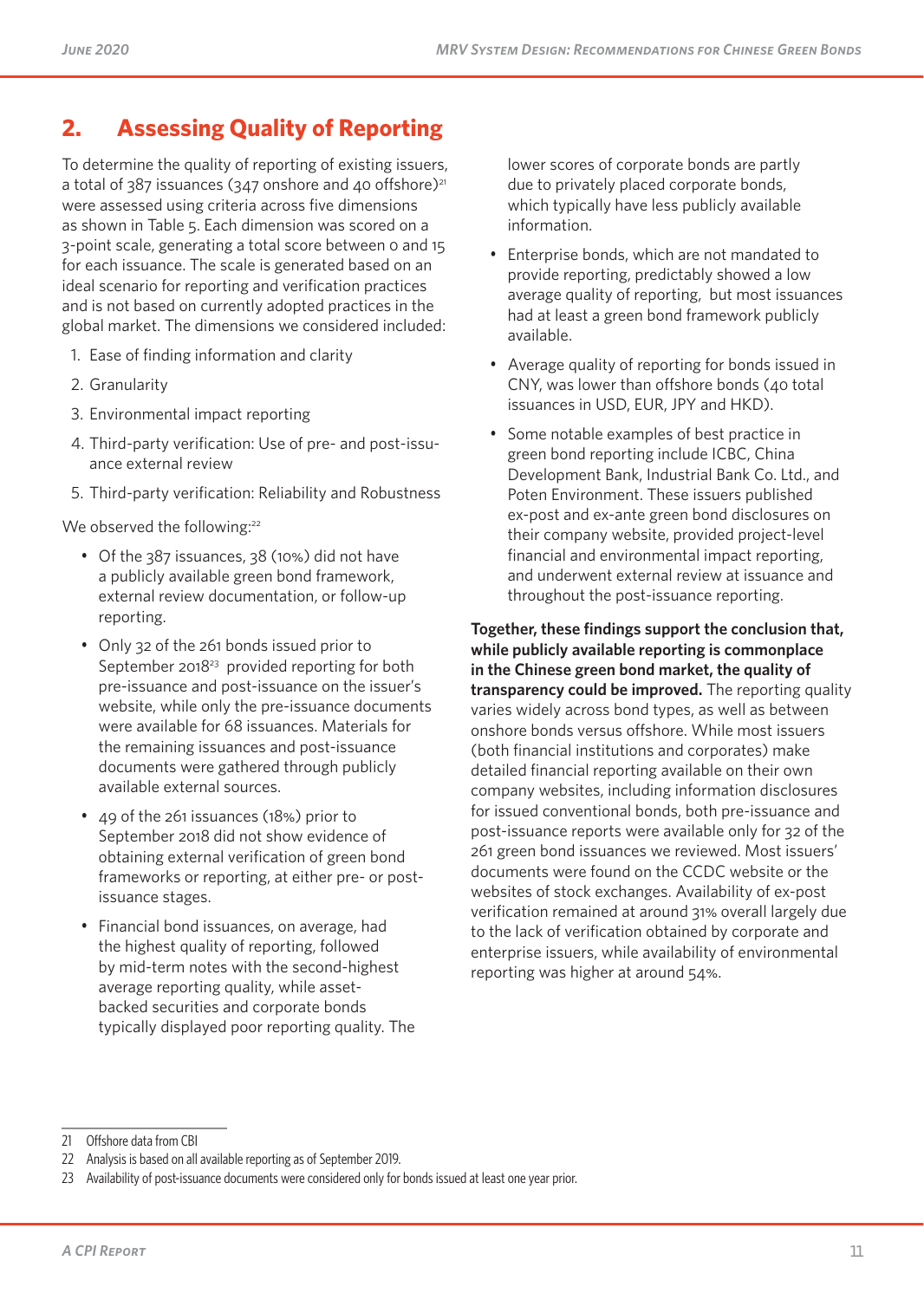In the global context, China is among the best performers in terms of availability of reporting, with larger green bond markets generally showing reporting levels of 90% and above.<sup>24</sup> This is partly driven by larger size deals, which tend to come from experienced larger issuers and benefit from a comprehensive monitoring system established within the institution. However, high frequency or availability of reporting does not necessarily correlate with higher quality of reporting. The scoring criteria in Table 5 outlines some of the ideal reporting and verification practices recommended for adoption by global green bond markets, while Table 4 shows how the Chinese bond market performs against the criteria. A similar exercise undertaken by Climate Bonds Initiative reveals that the quality of reporting globally falls below these ideal best practices.<sup>25</sup>

Table 4: Transparency scores across bond types

|                   | 信息易准确查<br>找程度 | <b>EASE OF</b><br><b>FINDING</b><br><b>INFO AND</b><br><b>CLARIT</b> | <b>EASE OF</b><br><b>FINDING INFO</b><br><b>AND CLARIT</b> | PRE-, POST-<br><b>ISSUANCE,</b><br><b>OR BOTH</b><br>(3RD)<br><b>PARTY)</b> | <b>RELIABILITY</b><br><b>AND</b><br><b>ROBUSTNESS</b><br>(3RD PARTY) | <b>TOTAL</b> |
|-------------------|---------------|----------------------------------------------------------------------|------------------------------------------------------------|-----------------------------------------------------------------------------|----------------------------------------------------------------------|--------------|
| <b>Financial</b>  |               |                                                                      |                                                            |                                                                             |                                                                      |              |
| Corporate         |               |                                                                      |                                                            |                                                                             |                                                                      |              |
| <b>Enterprise</b> |               |                                                                      |                                                            |                                                                             |                                                                      |              |
| <b>M</b> Note     |               |                                                                      |                                                            |                                                                             |                                                                      |              |

| <b>COLOR SCALE</b>                          |      |              |               |  |  |
|---------------------------------------------|------|--------------|---------------|--|--|
| <b>OVERALL SCORE</b><br><b>PER CRITERIA</b> |      |              |               |  |  |
| 0-1 points                                  | Low  | 0-5 points   | Low           |  |  |
| 1-2 points<br>Medium                        |      | 5-10 points  | <b>Medium</b> |  |  |
| 2-3 points                                  | High | 10-15 points | High          |  |  |

<sup>24</sup> CBI (2019)

<sup>25</sup> Appendix 3, CBI (2019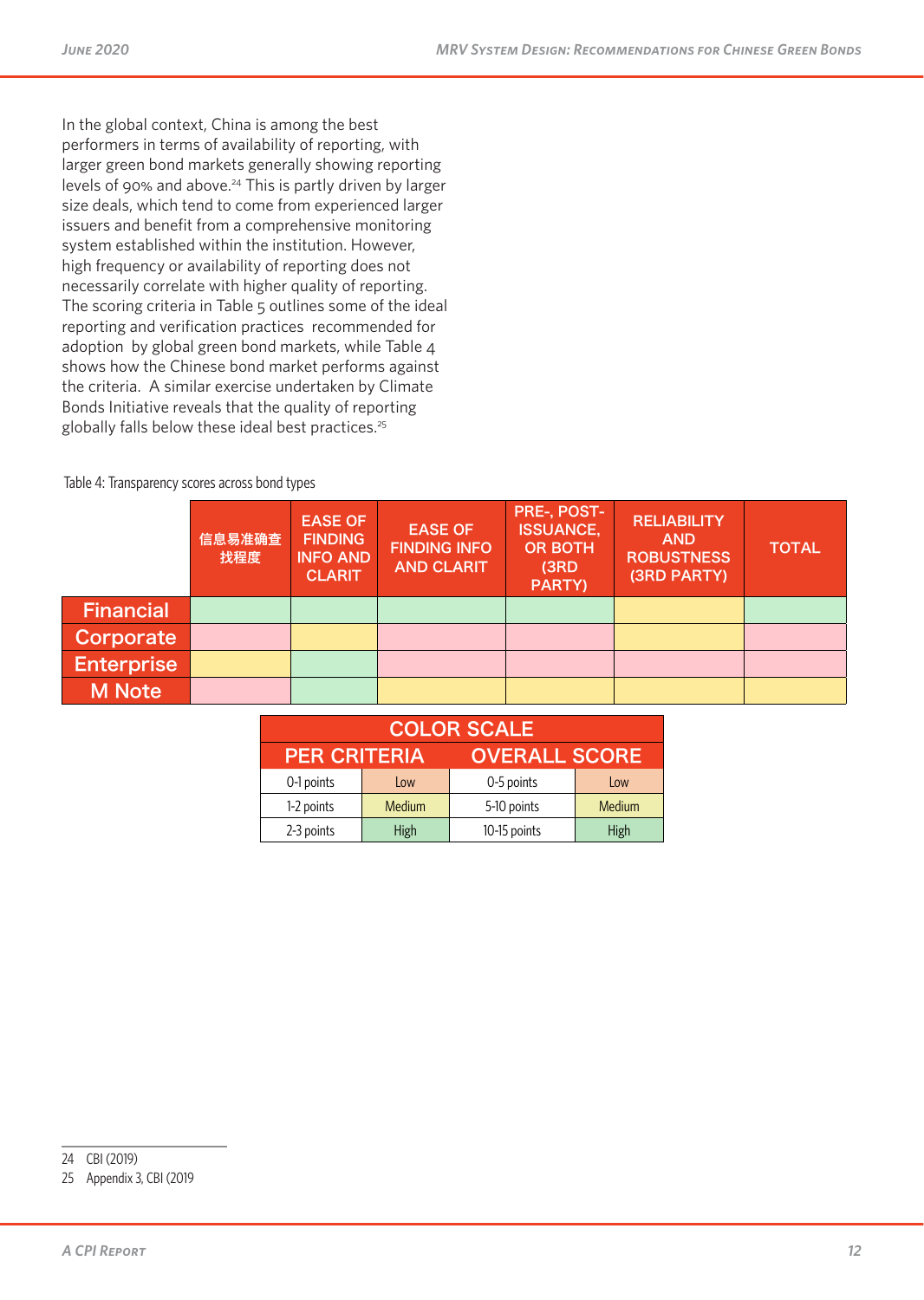| <b>Dimensions</b>                                                                         | <b>Description</b>                                                                                                                                                                                                                                                                           | <b>Criteria</b>                                                                                                                                                                                                                                                                                                                                               | <b>Points System</b>                                                                                                                                                                                                                                                                                                                                                                                                                                             |
|-------------------------------------------------------------------------------------------|----------------------------------------------------------------------------------------------------------------------------------------------------------------------------------------------------------------------------------------------------------------------------------------------|---------------------------------------------------------------------------------------------------------------------------------------------------------------------------------------------------------------------------------------------------------------------------------------------------------------------------------------------------------------|------------------------------------------------------------------------------------------------------------------------------------------------------------------------------------------------------------------------------------------------------------------------------------------------------------------------------------------------------------------------------------------------------------------------------------------------------------------|
| <b>Ease of Finding</b><br>Information and,<br>clarity                                     | Issuer has a dedicated green bond<br>webpage containing relevant<br>material (GB Framework, pre-<br>and post-issuance reporting,<br>verification documents, etc.),<br>clear descriptions and links for the<br>documents, and separate sections<br>within Annual or Sustainability<br>Reports | Is the green bond framework available on<br>the issuer's website?<br>Is reporting easy to find on the issuer's<br>website?<br>Is GB information included in the issuer's<br>CSR/Sustainability or annual report?<br>Is it readily provided on a third party<br>platform (CCDC, NAFMII, SSE, SZSE)?<br>Is it easily searchable on financial data<br>platforms? | 3- GB information (BOTH pre- and<br>post-issuance) is readily available on the<br>issuer's website<br>2- GB information (ONLY pre-issuance<br>docs) can be found on issuer website,<br>evidence of ex-post reporting/verification<br>found through external sources (e.g. CBI,<br>China Bonds, Exchanges, Shanghai Clearing)<br>1 - GB information (pre-issuance) found,<br>but no evidence of ex-post documents<br>anywhere<br>O-No GB information can be found |
| <b>Granularity</b>                                                                        | Issuer provides information on:<br>1) project versus portfolio level<br>reporting for each bond;<br>2) bond versus project-level<br>reporting when multiple bonds<br>are issued                                                                                                              | Are project-level details available?<br>Are the GB investors composition avail-<br>able? (Investor disclosure is rare)<br>(UoP/impact details may be provided<br>in issuer's own reports or in third party<br>verifier reports)                                                                                                                               | 3- Project level details with allocation<br>amounts available<br>2- Sector-level details with allocation<br>amounts available<br>1- Project- or sector-level details available,<br>but no allocation amounts<br>O-No indication of reporting                                                                                                                                                                                                                     |
| <b>Environmental</b><br><b>Impact</b><br><b>Reporting</b>                                 | Issuer has reported on the envi-<br>ronmental impacts of the projects/<br>assets funded by the bond                                                                                                                                                                                          | Is there reporting on environmental<br>impacts?<br>Are the impact metrics detailed and<br>appropriate for the type of projects?                                                                                                                                                                                                                               | 3- Project level details on environmental<br>impacts available<br>2- Bond-level details on environmental<br>impacts available<br>1- Commitment to environmental impact<br>reporting and metrics identified, but ex-post<br>assessment not found<br>O- No indication nor commitment to<br>reporting                                                                                                                                                               |
| <b>Third Party</b><br><b>Verification:</b><br>Pre-, Post- issu-<br>ance, or Both          | Third party provides reporting<br>on pre- and post-issuance, and<br>regular reporting on management<br>of use of proceeds                                                                                                                                                                    | When and how often is the third party<br>assurance/verification provided?<br>Is it provided both pre- and post-issuance?                                                                                                                                                                                                                                      | 3- Third party assurance/verification<br>covers both pre-and post-issuance<br>2- Third party assurance/verification covers<br>only pre-issuance<br>1- Evidence of commitment to reporting, but<br>not found<br>O-No indication of reporting                                                                                                                                                                                                                      |
| <b>Third Party</b><br><b>Verification:</b><br><b>Reliability and</b><br><b>Robustness</b> | Post-issuance verification and/<br>or auditing is provided (usually<br>provided by a third party, but<br>sometimes internally, which is less<br>robust)                                                                                                                                      | Is the bond certified green?<br>Is there a third-party assurance/verifica-<br>tion provider?<br>Is the methodology behind the assurance/<br>verification clearly defined?                                                                                                                                                                                     | 3- Bond is certified (verifier checks that<br>the bond contributes substantially to<br>climate objectives)<br>2- Bond has a second party opinion and/<br>or has obtained a green bond rating (more<br>detailed assessment than assurance)<br>1- Bond has received assurance<br>O- No third party verification                                                                                                                                                    |

#### Table 5: Scoring criteria for quality of MRV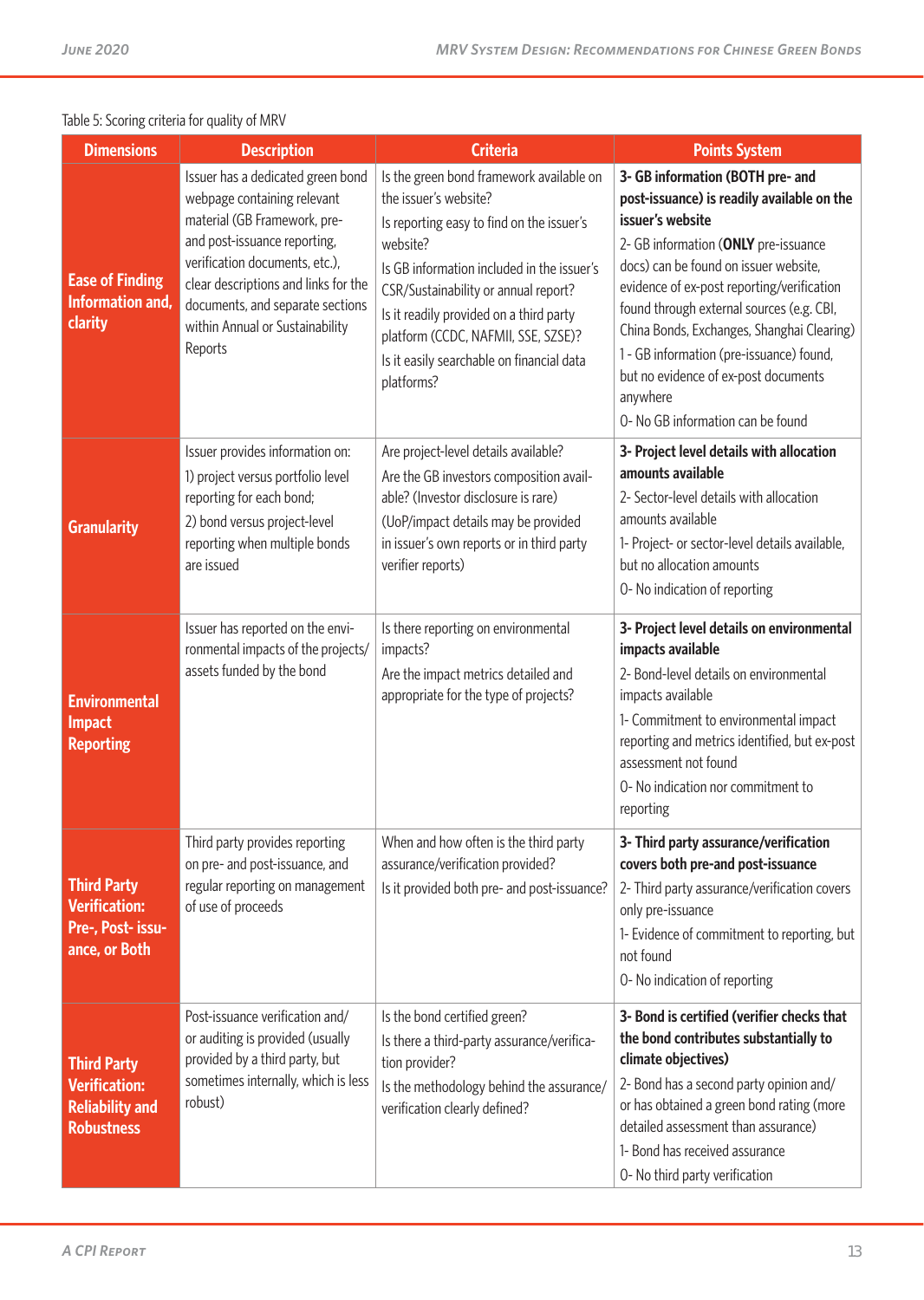# **3. Conclusions and Recommendations**

While current MRV compliance is strong in China, the transparency and quality of reporting falls short of international standards. Without detailed reporting and verification, the resulting data gaps make it difficult for investors and policymakers to determine if they are meeting financial and environmental goals.

Reporting gaps are largely due to inconsistent MRV requirements that depend on the type of issuer and relevant regulatory agency. The greatest gaps in reporting are due to NDRC-regulated enterprise bond issuers that face minimal reporting responsibilities and are not required to undertake external review. A lack of harmonization in regulatory practice can create inefficiencies and distortions in the market and reduce transparency.

The following recommendations detail specific actions that key regulatory authorities, information providers, and local governments can take to improve transparency and efficiency in the market. The first section focuses on overarching regulatory improvements that can raise the quality of MRV practices. The second section describes more detailed targeted incentives that can encourage issuers to comply with higher MRV requirements.

## **3.1 Recommendations for improvement**

Key regulatory authorities, including the People's Bank of China, China Securities Regulatory Commission, the National Development and Reform Commission and Ministry of Finance could undertake the following measures to strengthen MRV in the market:

- **1. Require mandatory environmental impact monitoring/reporting and external and independent verification, both pre-issuance and post-issuance, for green bond issuers.**
- Mandate issuers to provide expected targets for environmental performance along with disclosing the methodology used prior to issuance and undergo external review to assess whether those estimates are reasonable. This should be included as part of issuers' usual reporting and verification on management of proceeds and project eligibility.
- Issuers should be required to provide clear details regarding refinancing, such as estimated share of refinancing and a look-back period of refinanced projects, shedding light on the additionality of green bond funding for investors and policymakers.
- Require issuers to continue to report on environmental performance and undergo third-party verification checks on standards compliance on a regular basis until the end of the bond duration.
- For more robust environmental reporting, encourage issuers to undertake pre-issuance projections of project life-cycle environmental impacts to account for variation in performance over time and to provide estimates of any possible negative environmental effects the projects may have.
- Reporting and verification results should be provided directly to both regulators and investors to demonstrate compliance and increase transparency.
- Encourage the use of a standardized template to meet the above reporting requirements (See Recommendation 2).
- **2. Establish a standard template for detailed post-issuance reporting on use of proceeds and environmental impacts.**
	- Require issuers to disclose the proportion of allocated and unallocated funds, (along with intended temporary placements for unallocated funds), and give public notice if the use of proceeds has changed in any significant way. Utilize the green project taxonomy as a framework for selecting sector-specific environmental metrics and benchmarks for MRV disclosures.
- Project-level reporting should be as detailed as possible, although issues around confidentiality and competitive advantage must also be considered. At minimum, it should include the status of funded projects and the specific activities.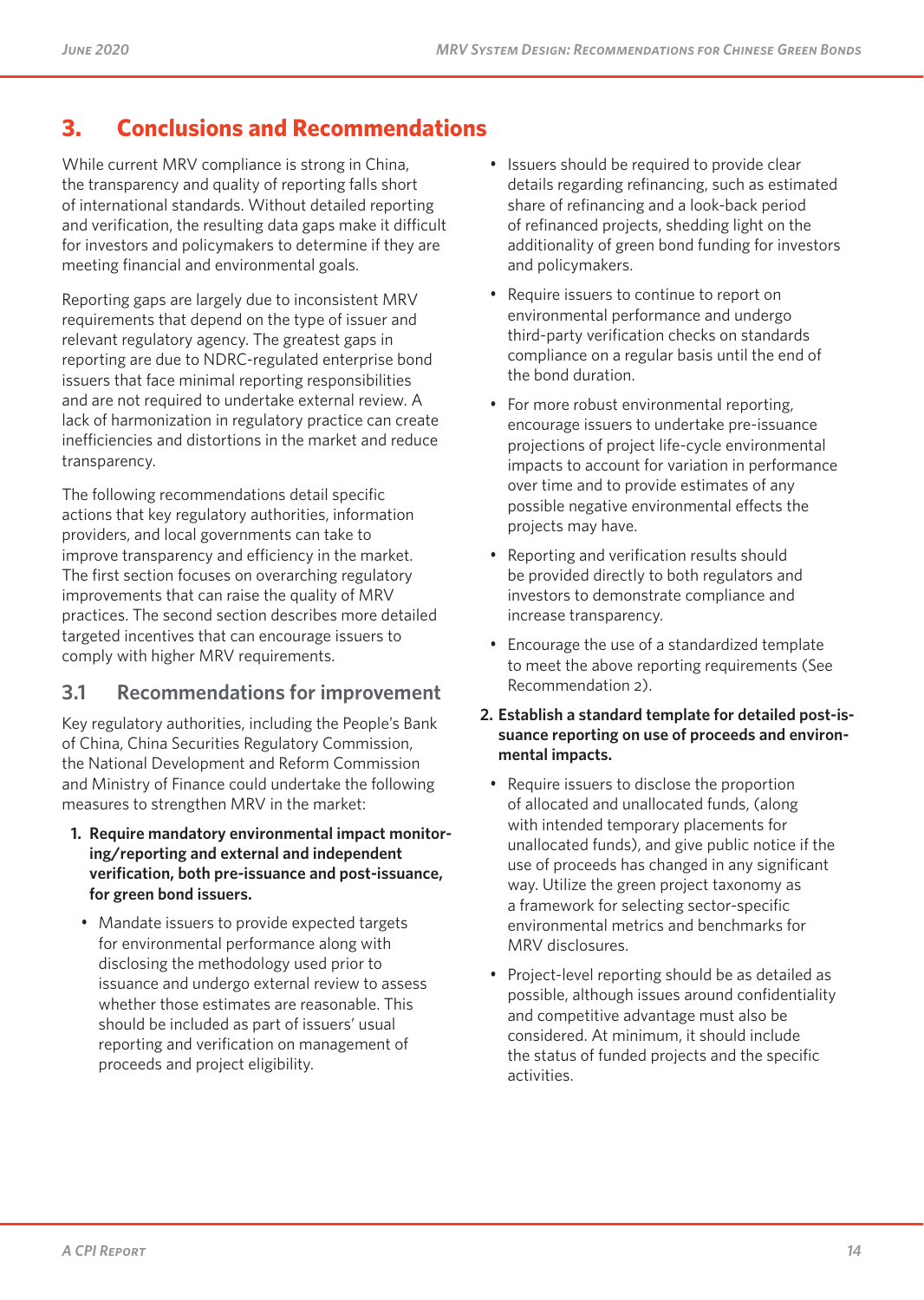- Increase standardization of reporting to reduce the burden for both issuers and regulators, and to simplify post-issuance verification checks. This could also lower the costs of these services to green bond issuers.
- **3. Fully implement an official accreditation model for green bond label verification through the Green Bonds Standard Committee.**
- Regulators should circulate the list of verifiers approved by the Green Bond Standards Committee that issuers can choose from, raising overall quality of verification in the green bond market.
- **4. Establish a central platform to share data publicly and increase access to issuance reporting.** 
	- » China Central Depository & Clearing Co., Ltd. (CCDC) is a strong candidate for providing this platform, as it is a leading provider of registration, depository, and settlement services for China's finance industry.
	- » All regulators should require green bond issuers to publish their green bond framework, ongoing reporting and verification documentation on their company website, similar to practices suggested by the IFI Harmonized Framework and the ASEAN GBS.
	- » Wider availability of reporting data raises the profile of the green bond market and makes green bonds attractive to potential investors who use that information to select bonds that align with their financial and ESG objectives.

#### **5. Harmonize standards and procedures across regulatory bodies**

- Create a single national taxonomy for green bond supported projects that is supplemented by detailed technical criteria for eligibility and follows science-based targets for climate change mitigation.
- Establish the same MRV requirements across all issuer types to ensure maximum transparency and credibility in the green bond system.
- A unified standard, similar to the EU-GBS, will make the green bond market easier to manage as it continues to scale and ensures that there are no regulatory discrepancies that can be exploited.

## **3.2 Incentive structure recommendations**

## **1. Increase monetary incentives for issuers to reduce the cost burden of meeting MRV requirements.**

- Build on the successes of existing local government programs that reduce issuance costs, including grants and subsidies for obtaining verification and certification. The share of subsidies and caps on subsidies should be raised to substantially increase participation.
- Target weaknesses of the green bond market, such as the cost of MRV, especially for firsttime, smaller-scale issuers.
- Enduring support from policymakers provides positive signaling to key players in the green bond market, ensuring their continued engagement.
- **2. Provide initial information and technical assistance to issuers on how to meet MRV requirements.**
	- » Assistance from regulators, third-party consultants, and networks such as the Green Finance Committee and National Association of Financial Market Institutional Investors can help reduce the cost barrier that MRV poses to green bond market development. This assistance may include identifying third party verification providers, as well as support for assessing environmental impacts.
	- » Provide green bond issuers with the relevant benchmarking procedures for understanding environmental impacts and relevant methodologies for producing environmental metrics.
	- » Local governments can establish a technical assistance fund to complement their green bond support funds and other incentive programs.
	- » Ultimately, technical assistance should make regulatory practice easier as regulators will exhaust fewer resources tracking down noncompliant issuers.
	- » The Green Bonds Standards Committee, which currently oversees verification activities, should carry out site-specific checks and other quality assurance steps to ensure that verifiers are equipped to undertake independent and robust review.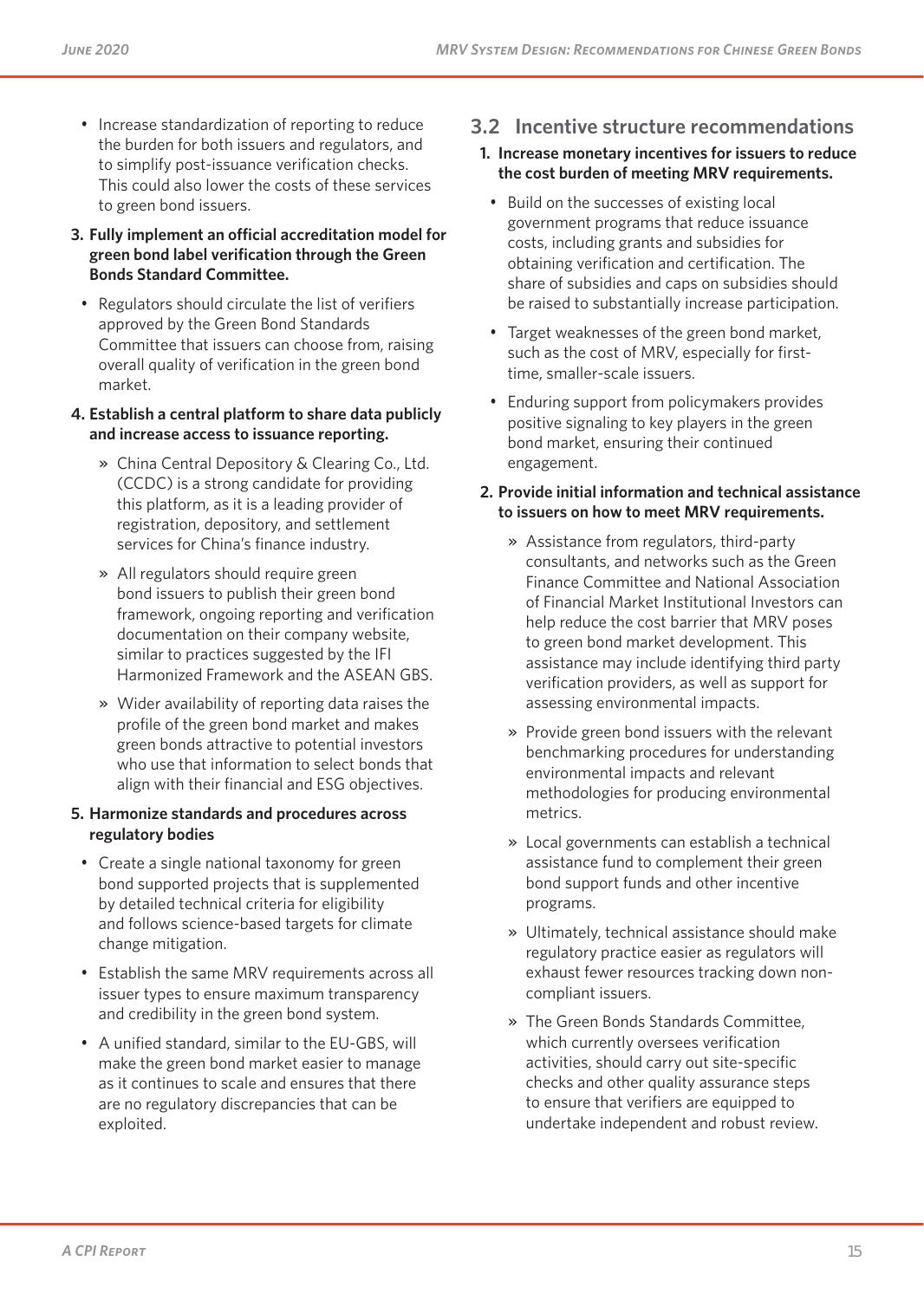- **3. Facilitate the progression of the green bond market by raising the profile of green investments and ensuring a steady and diverse pipeline of eligible green projects.**
	- » Local governments can take the lead in supporting the development of eligible green projects, for example by identifying priority sectors for investment and ensuring that green investment criteria are compatible with the green bond project catalogue.
	- » Financial regulators such as the People's Bank of China should encourage banks to hold green bond portfolios and integrate environmental and climate factors into financial risk assessments to stimulate market demand for green bonds.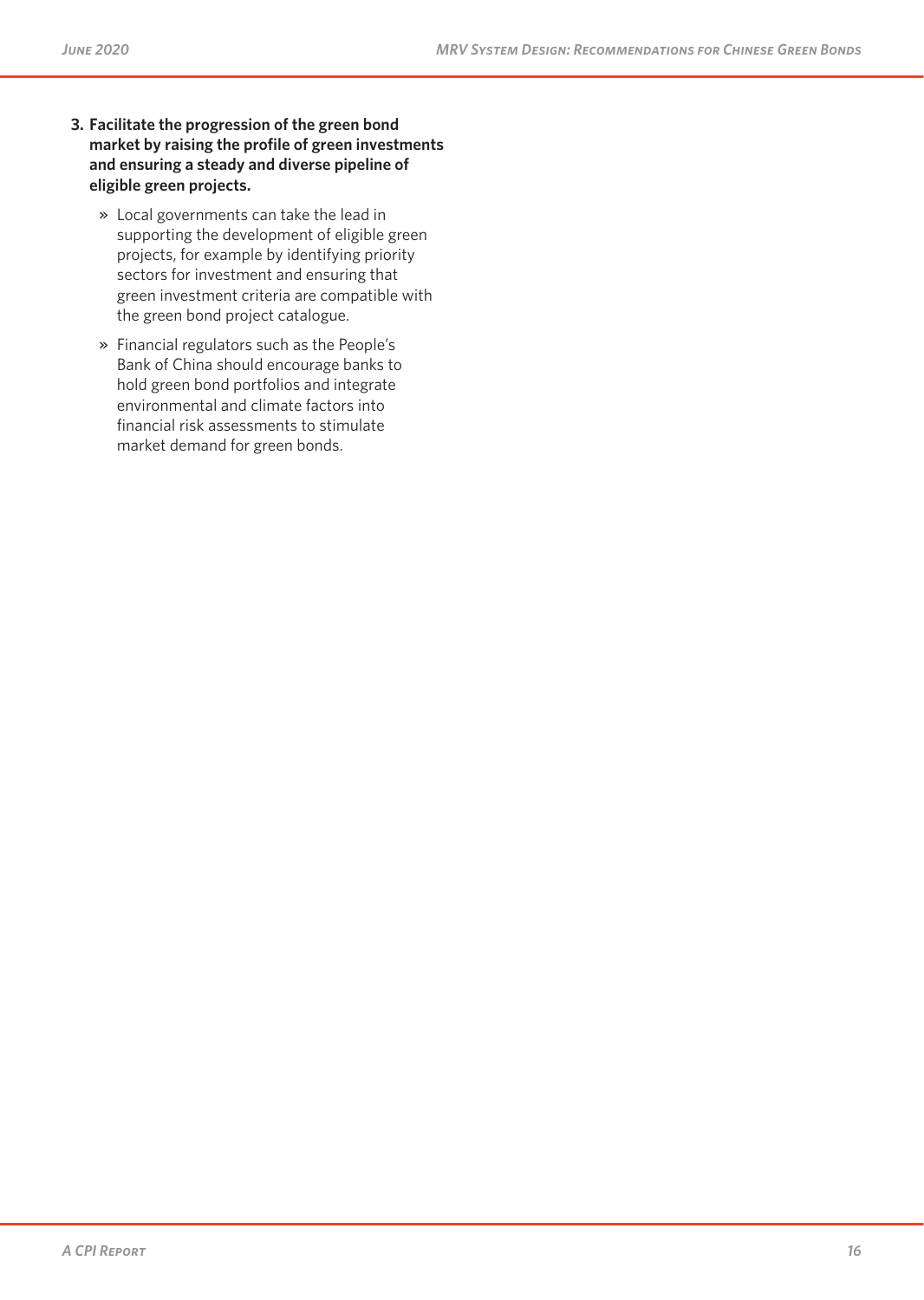# **4. References**

"ASEAN Capital Markets Forum. 2017. ""ASEAN Green Bond Standards."" https://www.theacmf.org/initiatives/ sustainable-finance/asean-green-bond-standards

"China Banking and Regulatory Commission (CBRC). 2013. ""Guidelines for the Calculation of Energy Savings and Emissions Reduction for Green Credit Projects 《 绿色信贷节能减排量测算指引》."" https://wenku.baidu. com/view/9e5470be84868762caaed561.html

"China Securities Regulatory Commission (CSRC). 2016. ""Guidance on Supporting Green Bond Development. 《中国证监会关于支持绿色债券发展的指导意见》."" http:// www.csrc.gov.cn/pub/zjhpublic/G00306201/201703/ p020170303534078925053.pdf

"Climate Bonds Initiative (CBI). 2019. ""Postissuance reporting in the green bond market."" https://www.climatebonds.net/resources/reports/ post-issuance-reporting-green-bond-market

"Climate Bonds Initiative (CBI). 2018. ""Chinese regulators introduce supervisory scheme for green bond verifiers - Further step in building market frameworks."" https://www.climatebonds.net/2018/01/chineseregulators-introduce-supervisory-scheme-green-bondverifiers-further-step-building

"EU Technical Expert Group (TEG). 2019. ""Report on EU Green Bond Standard."" https://ec.europa.eu/info/ files/190618-sustainable-finance-teg-report-greenbond-standard\_en

"French Ministry of Ecology and Inclusive Transition. 2018. """"Energy and Ecological Transition for the Climate" Label Criteria Guidelines."" https://www. ecologique-solidaire.gouv.fr/sites/default/files/The%20 Energy%20and%20Ecological%20Transition%20for%20 the%20Climate%20Label.pdf

"Green Finance Committee (GFC) of China Society of Finance and Banking. 2015. ""Green Bond Endorsed Project Catalogue. 《中国绿色债券项目支持目录(2015年 版)》."" http://www.greenfinance.org.cn/displaynews.  $php?cid=79&\text{did}=468$ 

"International Capital Market Association (ICMA). 2018. ""Green Bond Principles."" https://www. icmagroup.org/green-social-and-sustainability-bonds/ green-bond-principles-gbp/#:~:text=

"International Capital Market Association (ICMA). 2019. ""Harmonized Framework for Impact Reporting."" https://www.icmagroup.org/assets/documents/ Regulatory/Green-Bonds/June-2019/Handbook-Harmonized-Framework-for-Impact-Reporting-WEB-100619.pdf

"The People's Bank of China (PBoC). 2015. ""Announcement on Matters Concerning the Issue of Green Financial Bonds on the Interbank Bond Market."" http://en.pkulaw.cn/display. aspx?cgid=bf5720c8ef1f667abdfb&lib=law

"The People's Bank of China (PBoC). 2018. ""Notice on Strengthening the Supervision and Administration of the Continuation Period of Green Financial Bonds 《中国人民银行关于加强绿色金融债券存续期监 督管理有关事宜的通知》."" http://upload.xh08. cn/2018/0308/1520477302676.pdf

"The People's Bank of China (PBoC) and China Securities Regulatory Commission (CSRC). 2017. ""China's Green Bond Assessment and Verification Guidelines.《绿色债券评估认证 行为指引(暂行)》."" http://www.pbc.gov.cn/ goutongjiaoliu/113456/113469/3449947/index.html